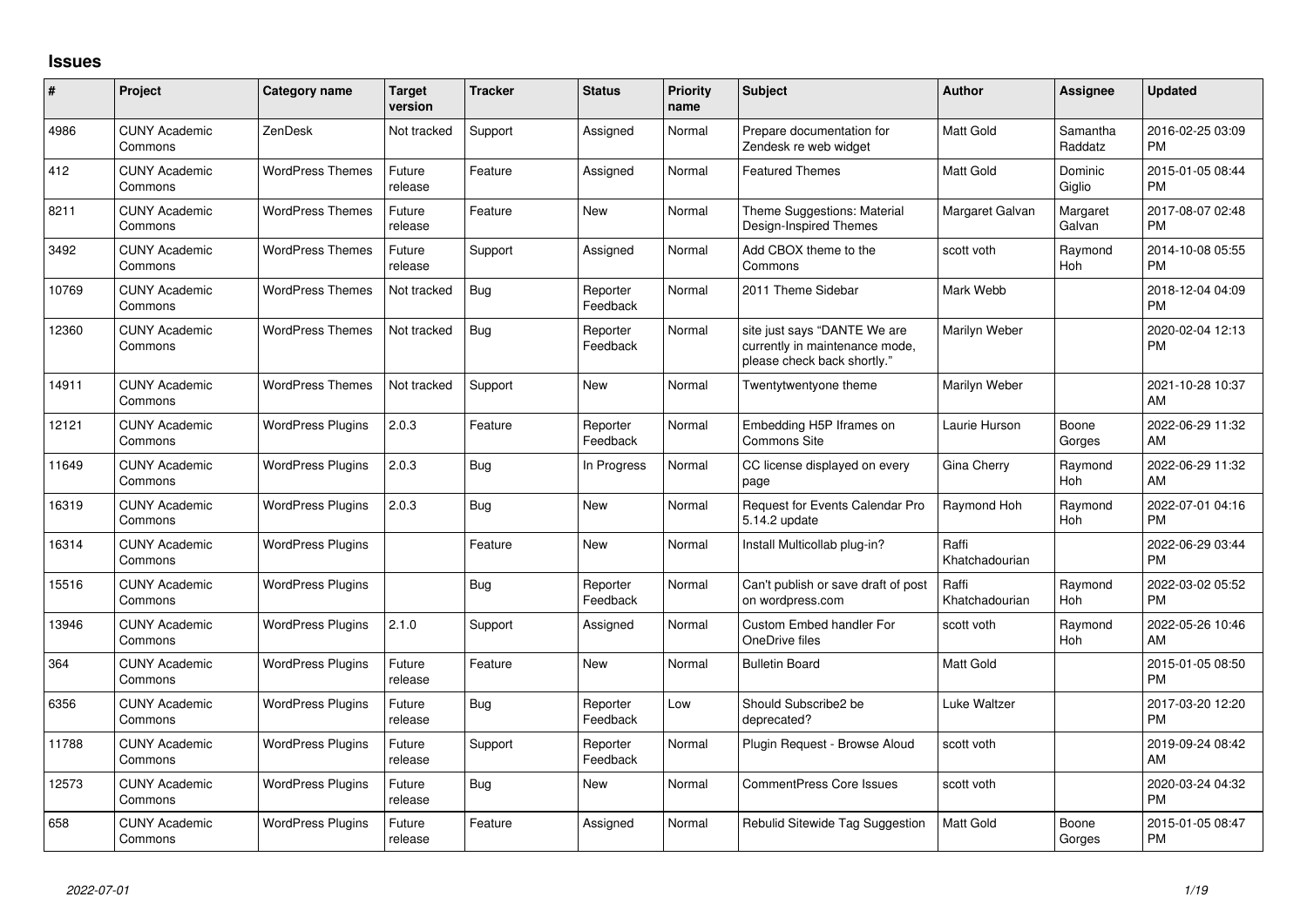| #     | Project                         | <b>Category name</b>     | Target<br>version | <b>Tracker</b> | <b>Status</b>        | <b>Priority</b><br>name | <b>Subject</b>                                                | <b>Author</b>           | Assignee          | <b>Updated</b>                |
|-------|---------------------------------|--------------------------|-------------------|----------------|----------------------|-------------------------|---------------------------------------------------------------|-------------------------|-------------------|-------------------------------|
| 1562  | <b>CUNY Academic</b><br>Commons | <b>WordPress Plugins</b> | Future<br>release | Feature        | Assigned             | Low                     | Play with NYT Collaborative<br><b>Authoring Tool</b>          | <b>Matt Gold</b>        | Boone<br>Gorges   | 2015-01-05 08:47<br><b>PM</b> |
| 2223  | <b>CUNY Academic</b><br>Commons | <b>WordPress Plugins</b> | Future<br>release | Feature        | Assigned             | Low                     | Add Participad to the CUNY<br><b>Academic Commons</b>         | Matt Gold               | Boone<br>Gorges   | 2014-09-17 10:03<br><b>PM</b> |
| 9211  | <b>CUNY Academic</b><br>Commons | <b>WordPress Plugins</b> | Future<br>release | Support        | Reporter<br>Feedback | Normal                  | Auto-Role Setting in Forum Plugin<br>Causing Some Confusion   | Luke Waltzer            | Boone<br>Gorges   | 2018-03-13 11:44<br>AM        |
| 9289  | <b>CUNY Academic</b><br>Commons | <b>WordPress Plugins</b> | Future<br>release | Bug            | Reporter<br>Feedback | Normal                  | Email Users Plugin                                            | Laurie Hurson           | Boone<br>Gorges   | 2018-10-24 12:34<br><b>PM</b> |
| 9926  | <b>CUNY Academic</b><br>Commons | <b>WordPress Plugins</b> | Future<br>release | <b>Bug</b>     | <b>New</b>           | Normal                  | twitter-mentions-as-comments<br>cron jobs can run long        | Boone Gorges            | Boone<br>Gorges   | 2018-10-24 12:34<br><b>PM</b> |
| 9947  | <b>CUNY Academic</b><br>Commons | <b>WordPress Plugins</b> | Future<br>release | Feature        | Reporter<br>Feedback | Normal                  | Install H5P quiz plugin                                       | Matt Gold               | Boone<br>Gorges   | 2018-09-11 11:01<br>AM        |
| 14987 | <b>CUNY Academic</b><br>Commons | <b>WordPress Plugins</b> | Future<br>release | <b>Bug</b>     | <b>New</b>           | Normal                  | Elementor update causes<br>database freeze-up                 | Boone Gorges            | Boone<br>Gorges   | 2021-11-29 12:02<br><b>PM</b> |
| 8078  | <b>CUNY Academic</b><br>Commons | <b>WordPress Plugins</b> | Future<br>release | System Upgrade | Assigned             | Normal                  | <b>CommentPress Updates</b>                                   | Margaret Galvan         | Christian<br>Wach | 2017-05-08 03:49<br><b>PM</b> |
| 3691  | <b>CUNY Academic</b><br>Commons | <b>WordPress Plugins</b> | Future<br>release | <b>Bug</b>     | <b>New</b>           | Normal                  | <b>WPMU Domain Mapping</b><br>Debugging on cdev               | Raymond Hoh             | Matt Gold         | 2014-12-12 09:04<br>AM        |
| 8498  | <b>CUNY Academic</b><br>Commons | <b>WordPress Plugins</b> | Future<br>release | Feature        | <b>New</b>           | Low                     | <b>Gravity Forms Email Users</b>                              | Raffi<br>Khatchadourian | Matt Gold         | 2017-10-13 12:58<br><b>PM</b> |
| 3939  | <b>CUNY Academic</b><br>Commons | <b>WordPress Plugins</b> | Future<br>release | Bug            | Hold                 | Normal                  | Activity stream support for<br>Co-Authors Plus plugin         | Raymond Hoh             | Raymond<br>Hoh    | 2015-11-09 06:13<br><b>PM</b> |
| 497   | <b>CUNY Academic</b><br>Commons | <b>WordPress Plugins</b> | Future<br>release | Feature        | Assigned             | Normal                  | Drag and Drop Ordering on<br>Gallery Post Plugin              | Matt Gold               | Ron Rennick       | 2015-11-09 06:18<br><b>PM</b> |
| 5826  | <b>CUNY Academic</b><br>Commons | <b>WordPress Plugins</b> | Future<br>release | Support        | Reporter<br>Feedback | Normal                  | <b>Remove Subscription Options</b><br>plugin from directory   | Sarah Morgano           | Sarah<br>Morgano  | 2016-10-21 04:14<br>PM        |
| 11120 | <b>CUNY Academic</b><br>Commons | <b>WordPress Plugins</b> | Not tracked       | Bug            | Reporter<br>Feedback | Normal                  | Events Manager Events Not<br>Showing Up                       | Mark Webb               |                   | 2019-02-27 04:10<br><b>PM</b> |
| 11415 | <b>CUNY Academic</b><br>Commons | <b>WordPress Plugins</b> | Not tracked       | <b>Bug</b>     | Reporter<br>Feedback | Normal                  | Blog Subscriptions in Jetpack                                 | Laurie Hurson           |                   | 2019-05-14 10:34<br>AM        |
| 9515  | <b>CUNY Academic</b><br>Commons | <b>WordPress Plugins</b> | Not tracked       | <b>Bug</b>     | Reporter<br>Feedback | Normal                  | Text to Speech plugin - "More<br>Slowly" checkbox not working | scott voth              | Boone<br>Gorges   | 2018-06-13 02:26<br><b>PM</b> |
| 11545 | <b>CUNY Academic</b><br>Commons | <b>WordPress Plugins</b> | Not tracked       | Support        | New                  | Normal                  | Twitter searches in WordPress                                 | Gina Cherry             | <b>Matt Gold</b>  | 2019-09-23 01:03<br><b>PM</b> |
| 12741 | <b>CUNY Academic</b><br>Commons | <b>WordPress Plugins</b> | Not tracked       | Support        | Reporter<br>Feedback | Normal                  | <b>Tableau Public Viz Block</b>                               | Marilyn Weber           | Raymond<br>Hoh    | 2020-05-12 11:00<br>AM        |
| 16255 | <b>CUNY Academic</b><br>Commons | WordPress (misc)         |                   | Bug            | New                  | Normal                  | Need to define 'MULTISITE'<br>constant in wp-config.php       | Raymond Hoh             |                   | 2022-06-19 09:31<br>AM        |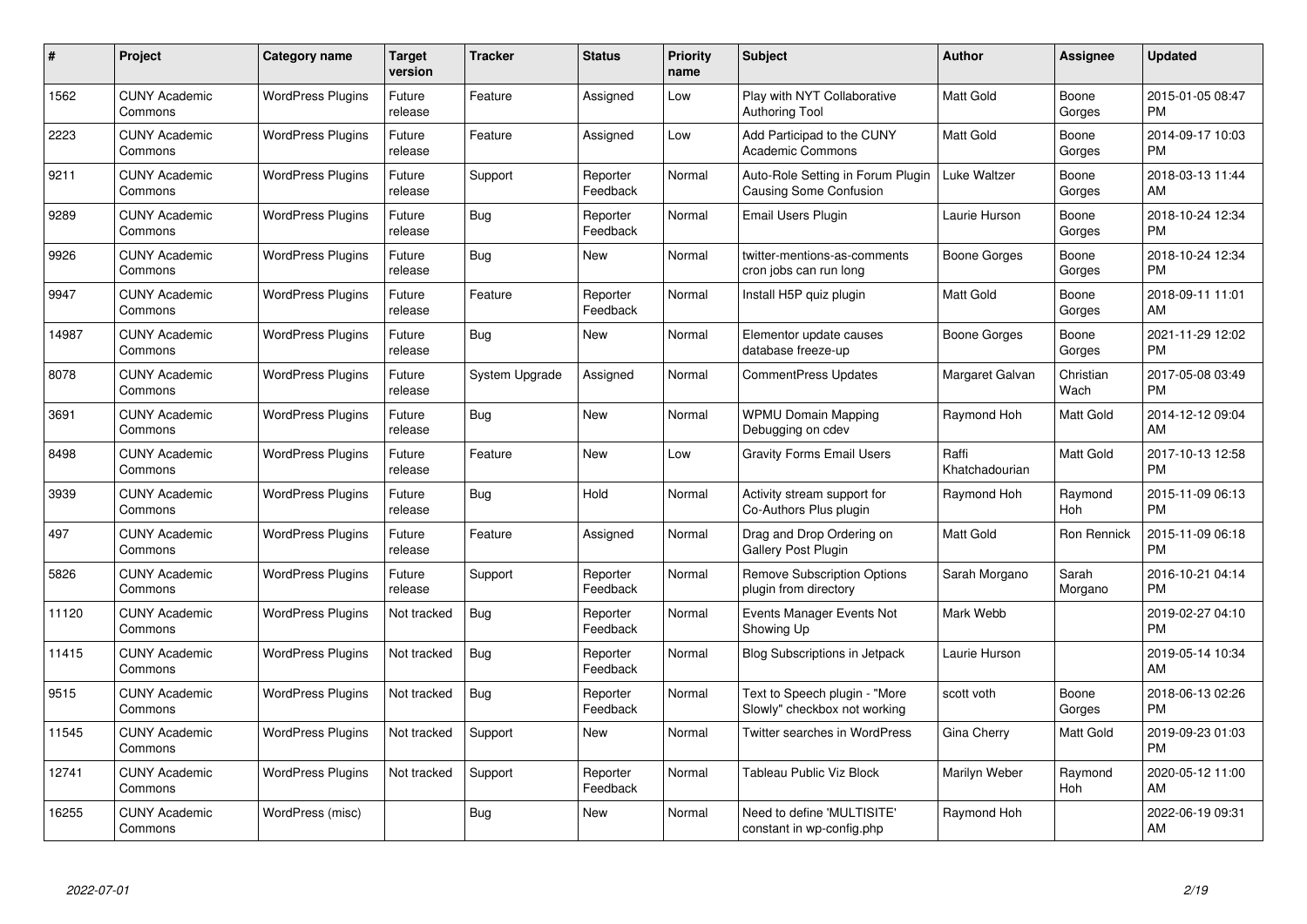| #     | Project                         | <b>Category name</b> | <b>Target</b><br>version | <b>Tracker</b> | <b>Status</b>        | <b>Priority</b><br>name | Subject                                                                                                      | Author                  | Assignee            | <b>Updated</b>                |
|-------|---------------------------------|----------------------|--------------------------|----------------|----------------------|-------------------------|--------------------------------------------------------------------------------------------------------------|-------------------------|---------------------|-------------------------------|
| 15767 | <b>CUNY Academic</b><br>Commons | WordPress (misc)     |                          | Support        | New                  | Normal                  | Site loading slowly                                                                                          | scott voth              | Boone<br>Gorges     | 2022-04-04 08:56<br><b>PM</b> |
| 16245 | <b>CUNY Academic</b><br>Commons | WordPress (misc)     |                          | Bug            | Reporter<br>Feedback | Normal                  | Save Button missing on<br>WordPress Profile page                                                             | scott voth              | Raymond<br>Hoh      | 2022-06-16 03:09<br><b>PM</b> |
| 6332  | <b>CUNY Academic</b><br>Commons | WordPress (misc)     | Future<br>release        | Feature        | New                  | Normal                  | Allow uploaded files to be marked<br>as private in an ad hoc way                                             | Boone Gorges            |                     | 2016-10-17 11:41<br><b>PM</b> |
| 6755  | <b>CUNY Academic</b><br>Commons | WordPress (misc)     | Future<br>release        | Bug            | New                  | Normal                  | Cannot Deactivate Plugin                                                                                     | Laura Kane              |                     | 2016-11-16 01:12<br><b>PM</b> |
| 10380 | <b>CUNY Academic</b><br>Commons | WordPress (misc)     | Future<br>release        | Feature        | In Progress          | Normal                  | Remove blacklisted plugins                                                                                   | Boone Gorges            |                     | 2022-04-26 12:00<br><b>PM</b> |
| 11024 | <b>CUNY Academic</b><br>Commons | WordPress (misc)     | Future<br>release        | Bug            | New                  | Normal                  | Subsites should not show "you<br>should update your .htaccess<br>now" notice after permalink setting<br>save | <b>Boone Gorges</b>     |                     | 2019-01-28 01:35<br><b>PM</b> |
| 11843 | <b>CUNY Academic</b><br>Commons | WordPress (misc)     | Future<br>release        | Design/UX      | New                  | Normal                  | Tweaking the Gutenberg Editor<br>Interface                                                                   | Laurie Hurson           |                     | 2022-04-26 12:00<br><b>PM</b> |
| 287   | <b>CUNY Academic</b><br>Commons | WordPress (misc)     | Future<br>release        | Feature        | Assigned             | Normal                  | Create troubleshooting tool for<br>account sign-up                                                           | Matt Gold               | Boone<br>Gorges     | 2015-11-09 06:17<br><b>PM</b> |
| 1508  | <b>CUNY Academic</b><br>Commons | WordPress (misc)     | Future<br>release        | Feature        | Assigned             | Normal                  | Share login cookies across<br>mapped domains                                                                 | Boone Gorges            | Boone<br>Gorges     | 2012-07-02 12:12<br><b>PM</b> |
| 3759  | <b>CUNY Academic</b><br>Commons | WordPress (misc)     | Future<br>release        | Feature        | Assigned             | Normal                  | Review Interface for Adding Users<br>to Blogs                                                                | <b>Matt Gold</b>        | Boone<br>Gorges     | 2015-03-24 05:52<br><b>PM</b> |
| 13835 | <b>CUNY Academic</b><br>Commons | WordPress (misc)     | Future<br>release        | Feature        | New                  | Normal                  | Allow OneSearch widget to have<br>'CUNY' as campus                                                           | <b>Boone Gorges</b>     | Boone<br>Gorges     | 2021-11-19 12:39<br><b>PM</b> |
| 14113 | <b>CUNY Academic</b><br>Commons | WordPress (misc)     | Future<br>release        | Bug            | Hold                 | Normal                  | Block Editor Not Working on this<br>page - Json error                                                        | scott voth              | Boone<br>Gorges     | 2021-03-05 11:01<br>AM        |
| 365   | <b>CUNY Academic</b><br>Commons | WordPress (misc)     | Future<br>release        | Feature        | Assigned             | Normal                  | <b>Create Mouseover Tooltips</b><br>throughout Site                                                          | Matt Gold               | Chris Stein         | 2015-11-09 06:18<br><b>PM</b> |
| 2167  | <b>CUNY Academic</b><br>Commons | WordPress (misc)     | Future<br>release        | <b>Bug</b>     | Assigned             | Normal                  | CAC-Livestream Plugin Issues                                                                                 | Michael Smith           | Dominic<br>Giglio   | 2015-01-02 03:06<br><b>PM</b> |
| 4388  | <b>CUNY Academic</b><br>Commons | WordPress (misc)     | Future<br>release        | Bug            | Assigned             | Normal                  | Repeated request for<br>authentication.                                                                      | Alice.Lynn<br>McMichael | Raymond<br>Hoh      | 2015-08-11 07:35<br><b>PM</b> |
| 1105  | <b>CUNY Academic</b><br>Commons | WordPress (misc)     | Future<br>release        | Feature        | Assigned             | Normal                  | Rephrase Blog Privacy Options                                                                                | Matt Gold               | Samantha<br>Raddatz | 2015-11-09 06:19<br>PM        |
| 14074 | <b>CUNY Academic</b><br>Commons | WordPress (misc)     | Not tracked              | Support        | Reporter<br>Feedback | Normal                  | page password protection problem   Marilyn Weber                                                             |                         |                     | 2021-03-02 11:03<br>AM        |
| 10040 | <b>CUNY Academic</b><br>Commons | WordPress (misc)     | Not tracked              | <b>Bug</b>     | Reporter<br>Feedback | Normal                  | User doesn't see full list of themes   Matt Gold                                                             |                         | Boone<br>Gorges     | 2018-07-25 10:12<br>AM        |
| 2175  | <b>CUNY Academic</b><br>Commons | WordPress (misc)     | Not tracked              | Support        | Assigned             | Normal                  | Subscibe 2 vs. Jetpack<br>subscription options                                                               | local admin             | Matt Gold           | 2016-01-26 04:58<br><b>PM</b> |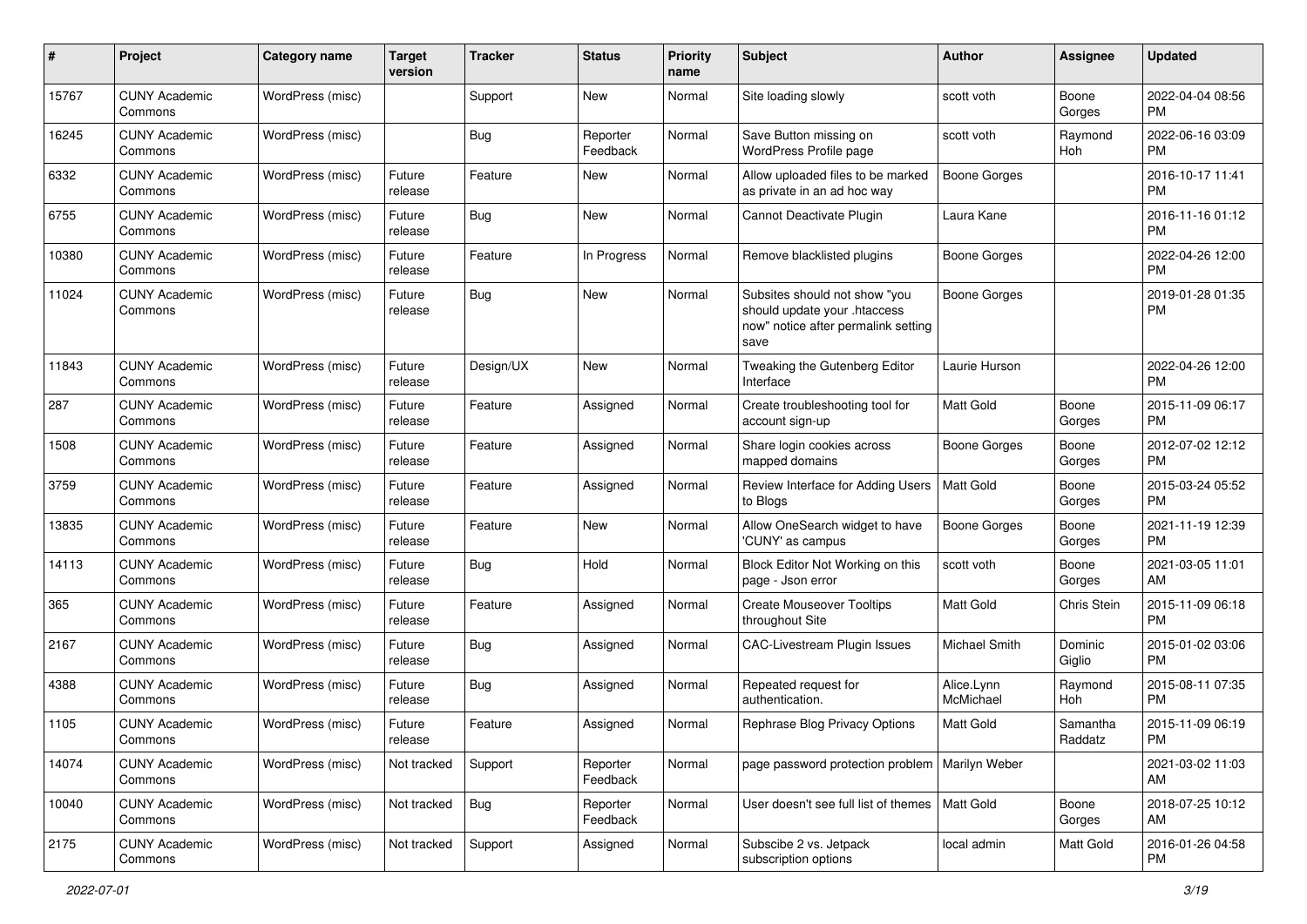| #     | Project                         | <b>Category name</b>    | <b>Target</b><br>version | <b>Tracker</b> | <b>Status</b>        | <b>Priority</b><br>name | Subject                                                                                         | Author                | Assignee            | <b>Updated</b>                |
|-------|---------------------------------|-------------------------|--------------------------|----------------|----------------------|-------------------------|-------------------------------------------------------------------------------------------------|-----------------------|---------------------|-------------------------------|
| 3657  | <b>CUNY Academic</b><br>Commons | WordPress (misc)        | Not tracked              | Feature        | <b>New</b>           | Normal                  | Create alert for GC email<br>addresses                                                          | <b>Matt Gold</b>      | Matt Gold           | 2016-04-14 11:29<br><b>PM</b> |
| 9346  | <b>CUNY Academic</b><br>Commons | WordPress (misc)        | Not tracked              | Bug            | New                  | Normal                  | Clone cetls.bmcc.cuny.edu for<br>development                                                    | Owen Roberts          | Raymond<br>Hoh      | 2018-03-06 05:35<br><b>PM</b> |
| 11624 | CUNY Academic<br>Commons        | WordPress (misc)        | Not tracked              | Support        | New                  | Normal                  | Change pages into posts or swap<br>database for a Commons site?                                 | Stephen Klein         | Raymond<br>Hoh      | 2019-07-09 11:04<br>AM        |
| 14983 | <b>CUNY Academic</b><br>Commons | WordPress (misc)        | Not tracked              | Support        | Reporter<br>Feedback | Normal                  | "Read More" tag not working                                                                     | Rebecca Krisel        | Raymond<br>Hoh      | 2021-11-23 01:17<br><b>PM</b> |
| 636   | <b>CUNY Academic</b><br>Commons | WordPress (misc)        | Not tracked              | Support        | Assigned             | Normal                  | Create Lynda.com-like Table of<br>Contents for Prospective Tutorial<br>Screencasts              | Matt Gold             | scott voth          | 2016-02-23 03:12<br><b>PM</b> |
| 11386 | <b>CUNY Academic</b><br>Commons | WordPress - Media       | Not tracked              | Support        | Reporter<br>Feedback | Normal                  | disappearing images                                                                             | scott voth            | Boone<br>Gorges     | 2019-05-14 10:32<br>AM        |
| 11449 | <b>CUNY Academic</b><br>Commons | WordPress - Media       | Not tracked              | Support        | Reporter<br>Feedback | Normal                  | Cloning Media Library for JITP<br>from Staging to Production Site                               | <b>Patrick DeDauw</b> | Boone<br>Gorges     | 2019-05-13 12:00<br><b>PM</b> |
| 14483 | <b>CUNY Academic</b><br>Commons | WordPress - Media       | Not tracked              | <b>Bug</b>     | Reporter<br>Feedback | Normal                  | Wordpress PDF Embed Stopped<br>Working after JITP Media Clone                                   | Patrick DeDauw        | Boone<br>Gorges     | 2021-05-20 01:51<br><b>PM</b> |
| 9941  | <b>CUNY Academic</b><br>Commons | Wiki                    | Not tracked              | Support        | Assigned             | Normal                  | Wiki functionality                                                                              | <b>Matt Gold</b>      | Boone<br>Gorges     | 2018-06-26 10:57<br>AM        |
| 8675  | <b>CUNY Academic</b><br>Commons | User Onboarding         | Future<br>release        | Bug            | Reporter<br>Feedback | Low                     | Add new User search screen calls<br>for the input of email address but<br>doesn't work with one | Paul Hebert           | Boone<br>Gorges     | 2017-10-11 11:17<br>AM        |
| 3473  | <b>CUNY Academic</b><br>Commons | User Experience         | Future<br>release        | Feature        | Assigned             | Normal                  | Commons profile: Add help info<br>about "Positions" replacing "title"                           | Keith Miyake          | Samantha<br>Raddatz | 2015-11-09 02:28<br><b>PM</b> |
| 4661  | <b>CUNY Academic</b><br>Commons | <b>User Experience</b>  | Future<br>release        | Bug            | Assigned             | Normal                  | <b>Simplify Events text</b>                                                                     | Matt Gold             | Samantha<br>Raddatz | 2015-10-02 09:06<br><b>PM</b> |
| 4222  | <b>CUNY Academic</b><br>Commons | <b>User Experience</b>  | Future<br>release        | Design/UX      | <b>New</b>           | Normal                  | Add information to 'Delete<br>Account' page                                                     | Samantha Raddatz      | scott voth          | 2015-06-26 11:35<br>AM        |
| 5316  | <b>CUNY Academic</b><br>Commons | User Experience         | Future<br>release        | Feature        | Assigned             | Normal                  | Prompt user email address<br>updates                                                            | <b>Matt Gold</b>      | Stephen Real        | 2016-12-21 03:30<br><b>PM</b> |
| 6298  | <b>CUNY Academic</b><br>Commons | User Experience         | Not tracked              | Design/UX      | Assigned             | Normal                  | Examine data from survey                                                                        | <b>Matt Gold</b>      | Margaret<br>Galvan  | 2016-10-14 12:16<br><b>PM</b> |
| 3090  | CUNY Academic<br>Commons        | Twitter page            | Future<br>release        | Feature        | Assigned             | Normal                  | Prevent Retweets from showing<br>up on Commons twitter page                                     | Matt Gold             | <b>Tahir Butt</b>   | 2016-10-24 11:31<br>AM        |
| 8666  | <b>CUNY Academic</b><br>Commons | Teaching                | Not tracked              | Documentation  | Assigned             | Normal                  | Create Teaching on the Commons   Matt Gold<br>Resource Page                                     |                       | Laurie Hurson       | 2019-09-23 03:16<br><b>PM</b> |
| 6426  | <b>CUNY Academic</b><br>Commons | Spam/Spam<br>Prevention | Future<br>release        | Feature        | Assigned             | Normal                  | Force captcha on all comments?                                                                  | <b>Matt Gold</b>      | <b>Tahir Butt</b>   | 2016-10-24 02:06<br><b>PM</b> |
| 5199  | <b>CUNY Academic</b><br>Commons | Social Paper            | Future<br>release        | Feature        | New                  | Normal                  | add tables to the SP editor                                                                     | Marilyn Weber         |                     | 2016-10-24 11:27<br>AM        |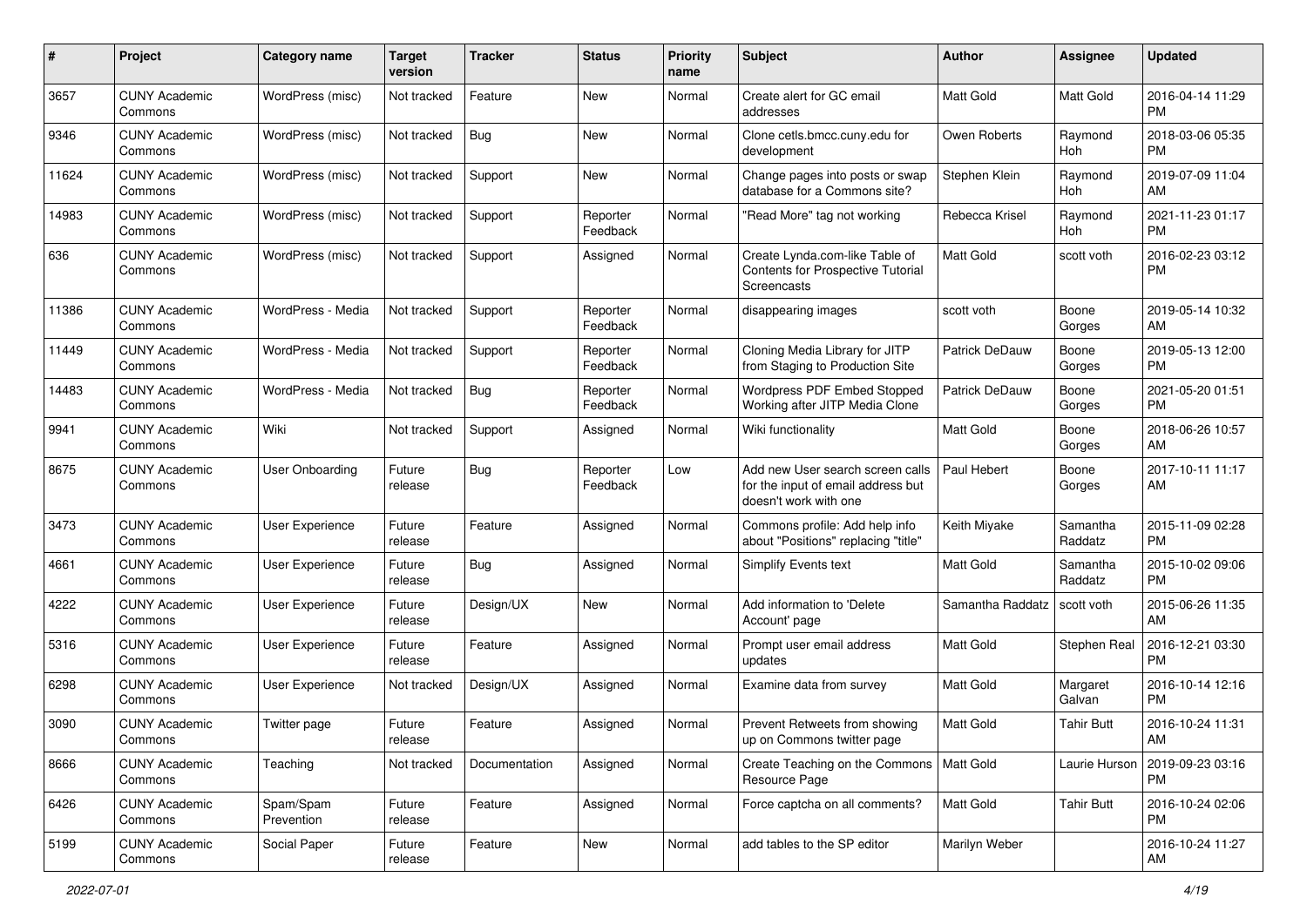| #     | Project                         | <b>Category name</b>     | <b>Target</b><br>version | <b>Tracker</b> | <b>Status</b>        | <b>Priority</b><br>name | Subject                                                                                                                                               | Author                  | <b>Assignee</b>     | <b>Updated</b>                |
|-------|---------------------------------|--------------------------|--------------------------|----------------|----------------------|-------------------------|-------------------------------------------------------------------------------------------------------------------------------------------------------|-------------------------|---------------------|-------------------------------|
| 5205  | <b>CUNY Academic</b><br>Commons | Social Paper             | Future<br>release        | Feature        | <b>New</b>           | Normal                  | Social Paper folders                                                                                                                                  | Marilyn Weber           |                     | 2016-02-11 10:24<br><b>PM</b> |
| 5488  | <b>CUNY Academic</b><br>Commons | Social Paper             | Future<br>release        | Bug            | New                  | Normal                  | Add a "last edited by" field to<br>Social Paper group directories                                                                                     | <b>Boone Gorges</b>     |                     | 2016-04-21 10:05<br><b>PM</b> |
| 5489  | <b>CUNY Academic</b><br>Commons | Social Paper             | Future<br>release        | Feature        | <b>New</b>           | Normal                  | Asc/desc sorting for Social Paper<br>directories                                                                                                      | <b>Boone Gorges</b>     |                     | 2016-04-21 10:06<br><b>PM</b> |
| 5052  | <b>CUNY Academic</b><br>Commons | Social Paper             | Future<br>release        | Feature        | <b>New</b>           | Low                     | Sentence by sentence or line by<br>line comments (SP suggestion #3)                                                                                   | Marilyn Weber           | Boone<br>Gorges     | 2016-02-11 10:24<br><b>PM</b> |
| 5182  | <b>CUNY Academic</b><br>Commons | Social Paper             | Future<br>release        | Design/UX      | <b>New</b>           | Normal                  | "Publishing" a private paper on<br>social paper?                                                                                                      | Raffi<br>Khatchadourian | Boone<br>Gorges     | 2016-10-13 04:12<br><b>PM</b> |
| 7663  | <b>CUNY Academic</b><br>Commons | Social Paper             | Future<br>release        | Bug            | <b>New</b>           | Normal                  | Social Paper notifications not<br>formatted correctly on secondary<br>sites                                                                           | <b>Boone Gorges</b>     | Boone<br>Gorges     | 2018-04-16 03:52<br><b>PM</b> |
| 7981  | <b>CUNY Academic</b><br>Commons | Social Paper             | Future<br>release        | Bug            | New                  | Normal                  | Social Paper comments should<br>not go to spam                                                                                                        | Luke Waltzer            | Boone<br>Gorges     | 2018-04-16 03:52<br><b>PM</b> |
| 5282  | <b>CUNY Academic</b><br>Commons | Social Paper             | Future<br>release        | Bug            | <b>New</b>           | Normal                  | Replying via email directs to paper<br>but not individual comment.                                                                                    | Marilyn Weber           | Raymond<br>Hoh      | 2016-03-02 01:48<br><b>PM</b> |
| 5050  | <b>CUNY Academic</b><br>Commons | Social Paper             | Future<br>release        | Feature        | <b>New</b>           | Low                     | Making comments visible in SP<br>editing mode (SP suggestion #1)                                                                                      | Marilyn Weber           | Samantha<br>Raddatz | 2019-09-17 11:10<br><b>PM</b> |
| 5053  | <b>CUNY Academic</b><br>Commons | Social Paper             | Future<br>release        | Feature        | New                  | Low                     | Scrollable menu to add readers<br>(SP suggestion #4)                                                                                                  | Marilyn Weber           | Samantha<br>Raddatz | 2016-04-21 05:21<br><b>PM</b> |
| 5058  | <b>CUNY Academic</b><br>Commons | Social Paper             | Future<br>release        | Feature        | <b>New</b>           | Low                     | Can there be a clearer signal that<br>even when comments have<br>already been made you add<br>comments by clicking on the side?<br>(SP suggestion #5) | Marilyn Weber           | Samantha<br>Raddatz | 2016-02-11 10:24<br><b>PM</b> |
| 5183  | <b>CUNY Academic</b><br>Commons | Social Paper             | Future<br>release        | Design/UX      | <b>New</b>           | Normal                  | Creating a new paper when<br>viewing an existing paper                                                                                                | Raffi<br>Khatchadourian | Samantha<br>Raddatz | 2016-02-02 12:09<br><b>PM</b> |
| 5397  | <b>CUNY Academic</b><br>Commons | Social Paper             | Future<br>release        | Feature        | <b>New</b>           | Normal                  | frustrating to have to<br>enable/disable in SP                                                                                                        | Marilyn Weber           | Samantha<br>Raddatz | 2016-04-20 03:39<br><b>PM</b> |
| 13975 | <b>CUNY Academic</b><br>Commons | Social Paper             | Not tracked              | Support        | Reporter<br>Feedback | Normal                  | can't approve comments on Social<br>Paper paper                                                                                                       | Marilyn Weber           |                     | 2021-02-12 09:33<br>AM        |
| 8898  | <b>CUNY Academic</b><br>Commons | Social Paper             | Not tracked              | Feature        | Assigned             | Normal                  | Usage data on docs and social<br>paper                                                                                                                | <b>Matt Gold</b>        | Matt Gold           | 2017-11-16 11:32<br>AM        |
| 13331 | <b>CUNY Academic</b><br>Commons | Site cloning             | Future<br>release        | <b>Bug</b>     | New                  | Normal                  | Combine Site Template and Clone   Boone Gorges<br>operations                                                                                          |                         | Jeremy Felt         | 2021-11-19 12:39<br><b>PM</b> |
| 13048 | <b>CUNY Academic</b><br>Commons | Shortcodes and<br>embeds | Future<br>release        | Feature        | New                  | Normal                  | Jupyter Notebooks support                                                                                                                             | <b>Boone Gorges</b>     |                     | 2020-07-14 11:46<br>AM        |
| 3662  | <b>CUNY Academic</b><br>Commons | SEO                      | Future<br>release        | Feature        | Assigned             | Normal                  | Duplicate Content/SEO/Google<br>issues                                                                                                                | Matt Gold               | Raymond<br>Hoh      | 2015-04-13 04:37<br><b>PM</b> |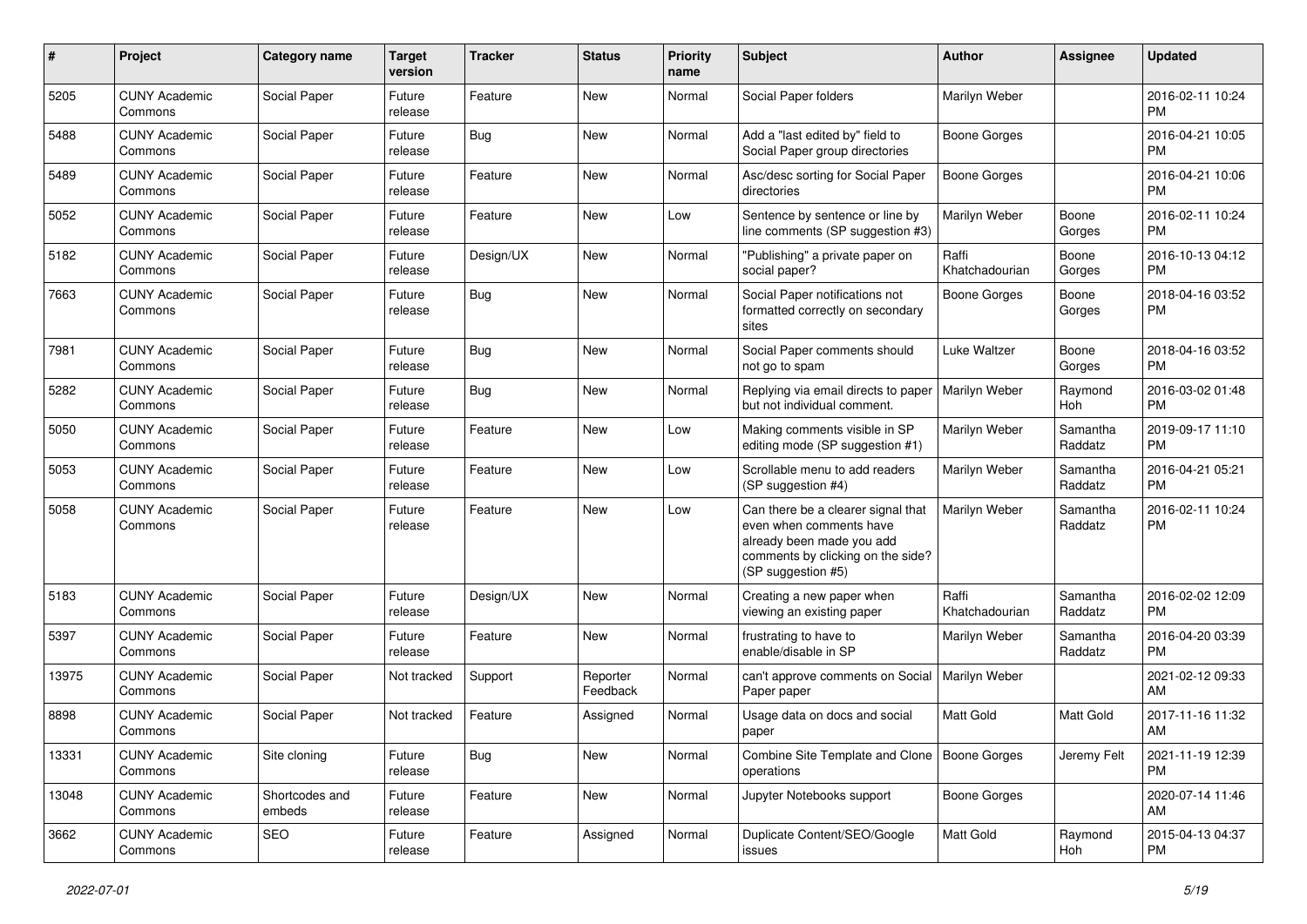| $\#$  | Project                         | <b>Category name</b> | <b>Target</b><br>version | <b>Tracker</b> | <b>Status</b>        | Priority<br>name | <b>Subject</b>                                                           | <b>Author</b>    | <b>Assignee</b>     | <b>Updated</b>                |
|-------|---------------------------------|----------------------|--------------------------|----------------|----------------------|------------------|--------------------------------------------------------------------------|------------------|---------------------|-------------------------------|
| 9729  | <b>CUNY Academic</b><br>Commons | <b>SEO</b>           | Not tracked              | Support        | <b>New</b>           | Normal           | 503 Errors showing on<br>newlaborforum.cuny.edu                          | Diane Krauthamer | Raymond<br>Hoh      | 2018-05-22 04:48<br><b>PM</b> |
| 3002  | <b>CUNY Academic</b><br>Commons | Search               | Future<br>release        | Feature        | Assigned             | Normal           | Overhaul CAC search by using<br>external search appliance                | Boone Gorges     | Boone<br>Gorges     | 2020-07-15 03:05<br><b>PM</b> |
| 16177 | <b>CUNY Academic</b><br>Commons | Reply By Email       |                          | <b>Bug</b>     | <b>New</b>           | Normal           | Switch to Inbound mode for RBE                                           | Raymond Hoh      | Raymond<br>Hoh      | 2022-05-30 04:32<br><b>PM</b> |
| 3369  | <b>CUNY Academic</b><br>Commons | Reply By Email       | Not tracked              | Outreach       | Hold                 | Normal           | Release reply by email to WP<br>plugin directory                         | <b>Matt Gold</b> | Raymond<br>Hoh      | 2016-03-01 12:46<br><b>PM</b> |
| 6671  | <b>CUNY Academic</b><br>Commons | Reply By Email       | Not tracked              | Bug            | Assigned             | Normal           | "Post too often" RBE error<br>message                                    | <b>Matt Gold</b> | Raymond<br>Hoh      | 2016-11-11 09:55<br>AM        |
| 8976  | <b>CUNY Academic</b><br>Commons | Reply By Email       | Not tracked              | Feature        | Assigned             | Normal           | Package RBE new topics posting?                                          | <b>Matt Gold</b> | Raymond<br>Hoh      | 2017-12-04 02:34<br><b>PM</b> |
| 8991  | <b>CUNY Academic</b><br>Commons | Reply By Email       | Not tracked              | Bug            | Hold                 | Normal           | RBE duplicate email message<br>issue                                     | Matt Gold        | Raymond<br>Hoh      | 2018-02-18 08:53<br><b>PM</b> |
| 13430 | <b>CUNY Academic</b><br>Commons | Reply By Email       | Not tracked              | <b>Bug</b>     | <b>New</b>           | Normal           | Delay in RBE                                                             | Luke Waltzer     | Raymond<br>Hoh      | 2020-10-13 11:16<br>AM        |
| 11860 | <b>CUNY Academic</b><br>Commons | Registration         | Future<br>release        | Feature        | New                  | Normal           | <b>Ensure Students Are Aware They</b><br>Can Use Aliases At Registration | scott voth       |                     | 2019-09-24 08:46<br>AM        |
| 370   | <b>CUNY Academic</b><br>Commons | Registration         | Future<br>release        | Feature        | Assigned             | High             | <b>Guest Accounts</b>                                                    | <b>Matt Gold</b> | Matt Gold           | 2015-04-09 09:33<br><b>PM</b> |
| 308   | <b>CUNY Academic</b><br>Commons | Registration         | Future<br>release        | Feature        | New                  | Normal           | Group recommendations for<br>signup process                              | Boone Gorges     | Samantha<br>Raddatz | 2015-11-09 05:07<br><b>PM</b> |
| 5225  | <b>CUNY Academic</b><br>Commons | Registration         | Future<br>release        | Feature        | Assigned             | Normal           | On-boarding Issues                                                       | Luke Waltzer     | Samantha<br>Raddatz | 2016-02-12 02:58<br><b>PM</b> |
| 10273 | <b>CUNY Academic</b><br>Commons | Registration         | Not tracked              | Support        | Reporter<br>Feedback | Normal           | users combining CF and campus<br>address                                 | Marilyn Weber    |                     | 2019-09-18 10:58<br>AM        |
| 940   | <b>CUNY Academic</b><br>Commons | Redmine              | Future<br>release        | Feature        | Assigned             | Low              | Communication with users after<br>releases                               | Matt Gold        | Dominic<br>Giglio   | 2012-09-09 04:36<br><b>PM</b> |
| 3615  | <b>CUNY Academic</b><br>Commons | Redmine              | Not tracked              | Feature        | <b>New</b>           | Low              | Create Redmine issues via email                                          | Dominic Giglio   | Boone<br>Gorges     | 2017-11-16 11:36<br>AM        |
| 11945 | <b>CUNY Academic</b><br>Commons | Reckoning            | Future<br>release        | Feature        | Reporter<br>Feedback | Normal           | Add Comments bubble to<br>Reckoning views                                | Boone Gorges     | Boone<br>Gorges     | 2019-11-12 05:14<br><b>PM</b> |
| 3509  | <b>CUNY Academic</b><br>Commons | Publicity            | 1.7                      | Publicity      | New                  | Normal           | Create 1.7 digital signage imagery                                       | Micki Kaufman    | Marilyn<br>Weber    | 2014-10-01 12:40<br><b>PM</b> |
| 3506  | <b>CUNY Academic</b><br>Commons | Publicity            | 1.7                      | Publicity      | New                  | Normal           | Prepare 1.7 email messaging                                              | Micki Kaufman    | Micki<br>Kaufman    | 2014-10-01 12:36<br><b>PM</b> |
| 3510  | CUNY Academic<br>Commons        | Publicity            | 1.7                      | Publicity      | Assigned             | Normal           | Post on the News Blog re: 'My<br>Commons'                                | Micki Kaufman    | Sarah<br>Morgano    | 2014-10-15 11:18<br>AM        |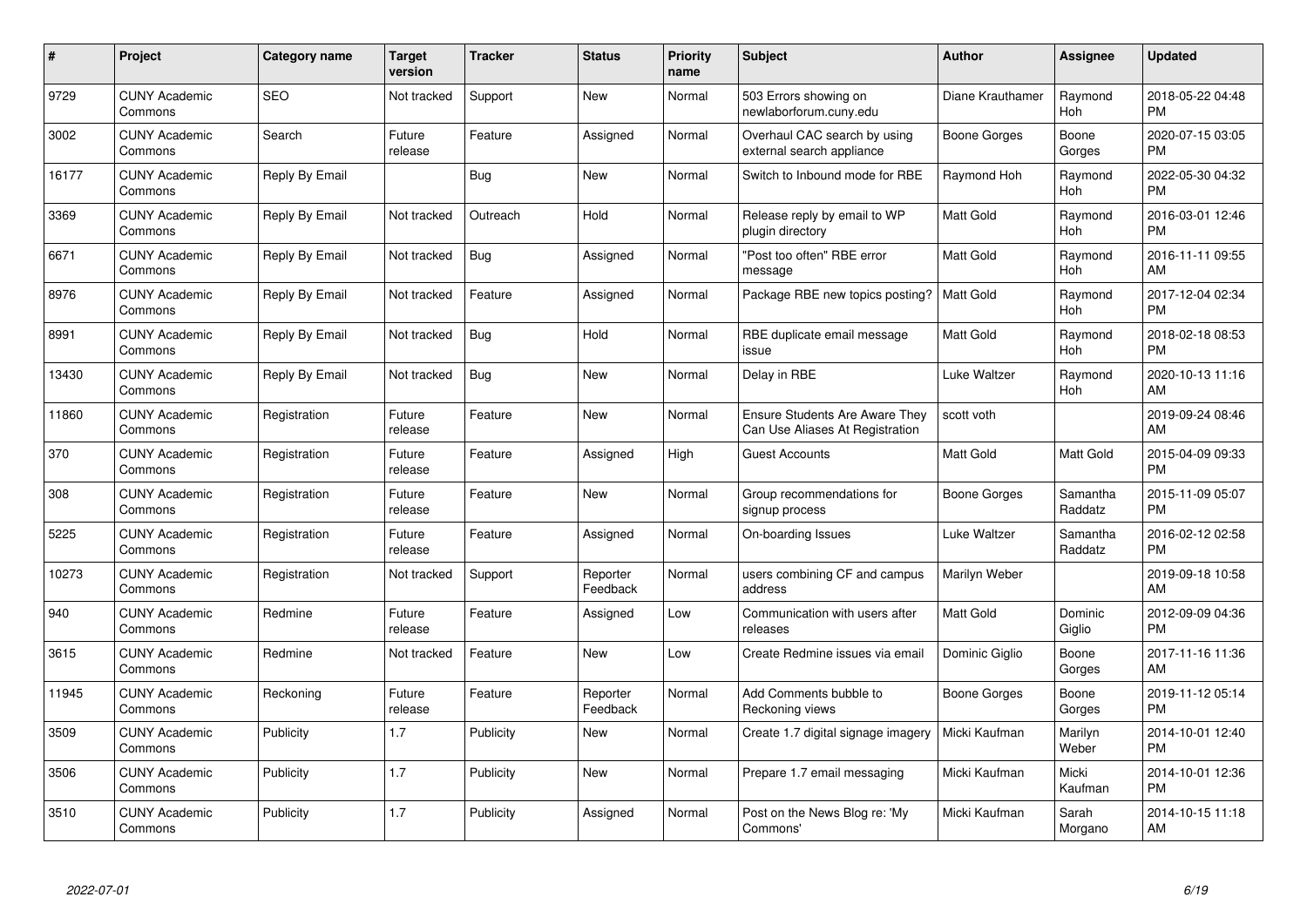| #     | Project                         | <b>Category name</b>    | <b>Target</b><br>version | <b>Tracker</b> | <b>Status</b>        | <b>Priority</b><br>name | Subject                                                                        | Author              | <b>Assignee</b>     | <b>Updated</b>                |
|-------|---------------------------------|-------------------------|--------------------------|----------------|----------------------|-------------------------|--------------------------------------------------------------------------------|---------------------|---------------------|-------------------------------|
| 3511  | <b>CUNY Academic</b><br>Commons | Publicity               | 1.7                      | Publicity      | Assigned             | Normal                  | Social media for 1.7                                                           | Micki Kaufman       | Sarah<br>Morgano    | 2014-10-14 03:32<br>PM.       |
| 6014  | <b>CUNY Academic</b><br>Commons | Publicity               | Future<br>release        | Publicity      | Reporter<br>Feedback | Normal                  | Google search listing                                                          | Matt Gold           | Boone<br>Gorges     | 2016-09-21 03:48<br><b>PM</b> |
| 6115  | <b>CUNY Academic</b><br>Commons | Publicity               | Not tracked              | Feature        | Assigned             | Normal                  | create digital signage for GC                                                  | <b>Matt Gold</b>    | scott voth          | 2016-10-11 10:09<br><b>PM</b> |
| 12247 | <b>CUNY Academic</b><br>Commons | Publicity               | Not tracked              | Support        | New                  | Normal                  | <b>Screenshot of First Commons</b><br>Homepage                                 | scott voth          | scott voth          | 2020-01-14 12:08<br>PM.       |
| 9643  | <b>CUNY Academic</b><br>Commons | Publicity               | Not tracked              | Feature        | New                  | Normal                  | Create a page on the Commons<br>for logos etc.                                 | Stephen Real        | <b>Stephen Real</b> | 2018-04-24 10:53<br>AM        |
| 11496 | <b>CUNY Academic</b><br>Commons | <b>Public Portfolio</b> | 1.15.2                   | Support        | New                  | Normal                  | Replace Twitter Icon on Member<br>Portfolio page                               | scott voth          | Boone<br>Gorges     | 2019-06-06 01:03<br>PM.       |
| 2013  | <b>CUNY Academic</b><br>Commons | <b>Public Portfolio</b> | Future<br>release        | Feature        | Assigned             | Low                     | Have Profile Privacy Options show<br>up only for filled-in fields              | Matt Gold           | Boone<br>Gorges     | 2015-11-09 06:09<br>PM.       |
| 2753  | <b>CUNY Academic</b><br>Commons | <b>Public Portfolio</b> | Future<br>release        | Feature        | New                  | Normal                  | Create actual actual tagification in<br>academic interests and other<br>fields | Micki Kaufman       | Boone<br>Gorges     | 2015-01-05 08:52<br>PM.       |
| 3042  | <b>CUNY Academic</b><br>Commons | <b>Public Portfolio</b> | Future<br>release        | Feature        | Assigned             | Normal                  | Browsing member interests                                                      | <b>Matt Gold</b>    | Boone<br>Gorges     | 2015-03-21 09:04<br>PM.       |
| 3048  | <b>CUNY Academic</b><br>Commons | <b>Public Portfolio</b> | Future<br>release        | Feature        | New                  | Low                     | Images for rich text profile fields                                            | <b>Boone Gorges</b> | Boone<br>Gorges     | 2014-02-19 12:56<br>PM.       |
| 3220  | <b>CUNY Academic</b><br>Commons | <b>Public Portfolio</b> | Future<br>release        | Feature        | Assigned             | Normal                  | Add indent/outdent option to<br>Formatting Buttons on Profile<br>Page          | Matt Gold           | Boone<br>Gorges     | 2014-05-21 10:39<br><b>PM</b> |
| 3768  | <b>CUNY Academic</b><br>Commons | <b>Public Portfolio</b> | Future<br>release        | Feature        | Assigned             | Normal                  | Institutions/Past positions on<br>public portfolios                            | <b>Matt Gold</b>    | Boone<br>Gorges     | 2018-04-23 10:44<br>AM        |
| 14184 | <b>CUNY Academic</b><br>Commons | <b>Public Portfolio</b> | Future<br>release        | Feature        | New                  | Normal                  | Centralized mechanism for storing<br>Campus affiliations                       | <b>Boone Gorges</b> | Boone<br>Gorges     | 2022-01-04 11:35<br>AM        |
| 2832  | <b>CUNY Academic</b><br>Commons | <b>Public Portfolio</b> | Future<br>release        | Feature        | Assigned             | Normal                  | Improve interface for (not)<br>auto-linking profile fields                     | Boone Gorges        | Chris Stein         | 2015-01-05 08:52<br><b>PM</b> |
| 2881  | <b>CUNY Academic</b><br>Commons | <b>Public Portfolio</b> | Future<br>release        | Feature        | Assigned             | Normal                  | Redesign the UX for Profiles                                                   | Chris Stein         | Chris Stein         | 2016-10-13 12:45<br><b>PM</b> |
| 3770  | <b>CUNY Academic</b><br>Commons | <b>Public Portfolio</b> | Future<br>release        | Feature        | Assigned             | Normal                  | Improve Layout/Formatting of<br>Positions Area on Public Portfolios            | <b>Matt Gold</b>    | Chris Stein         | 2015-04-01 09:17<br><b>PM</b> |
| 5827  | <b>CUNY Academic</b><br>Commons | <b>Public Portfolio</b> | Future<br>release        | Bug            | Assigned             | Normal                  | Academic Interests square bracket scott voth<br>links not working              |                     | Chris Stein         | 2016-08-11 11:59<br><b>PM</b> |
| 10354 | <b>CUNY Academic</b><br>Commons | <b>Public Portfolio</b> | Future<br>release        | Feature        | New                  | Normal                  | Opt out of Having a Profile Page                                               | scott voth          | Chris Stein         | 2020-05-12 10:43<br>AM        |
| 4253  | <b>CUNY Academic</b><br>Commons | Public Portfolio        | Future<br>release        | Design/UX      | New                  | Normal                  | Encourage users to add portfolio<br>content                                    | Samantha Raddatz    | Samantha<br>Raddatz | 2015-07-07 11:32<br>AM        |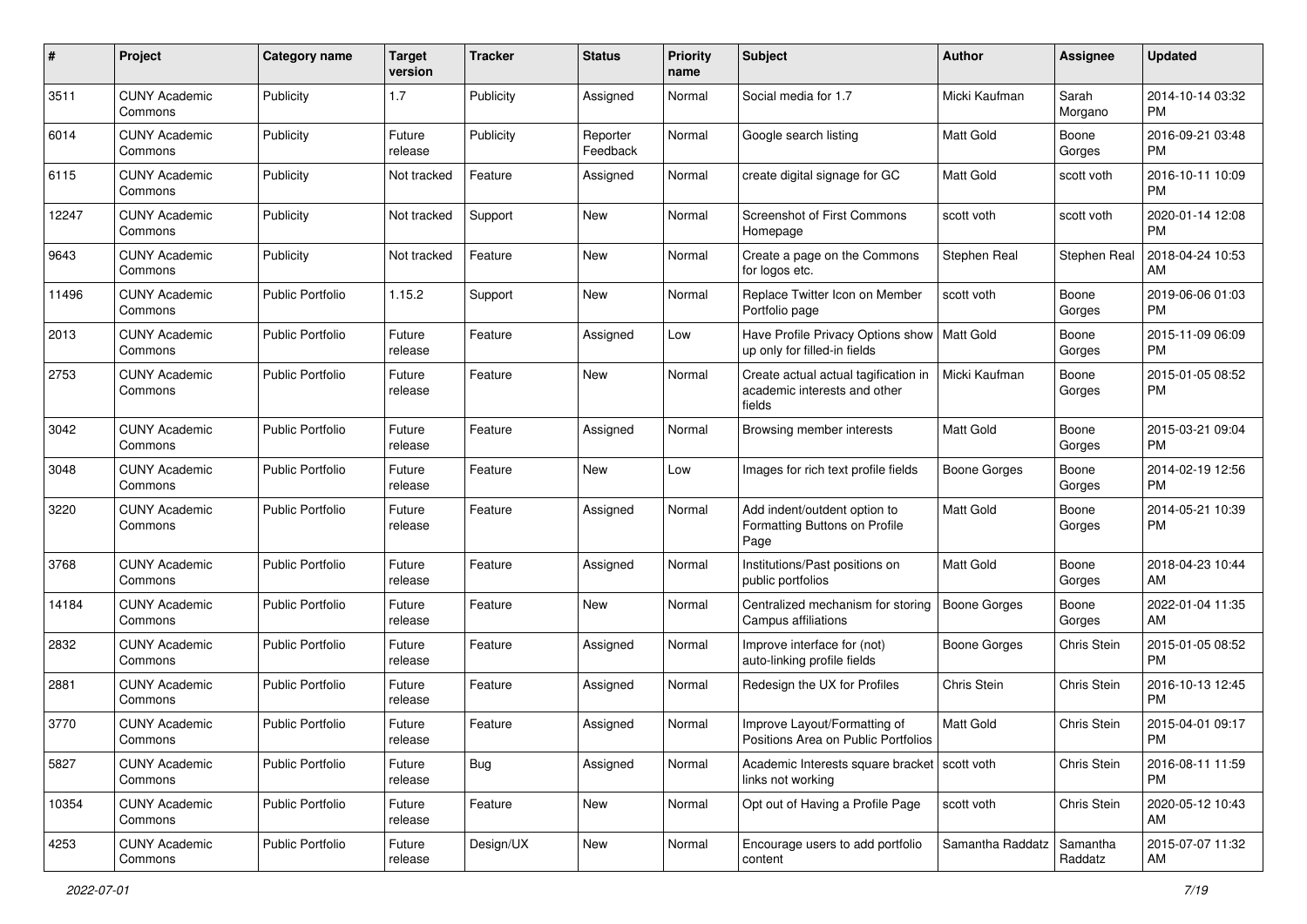| $\pmb{\#}$ | <b>Project</b>                  | <b>Category name</b>           | <b>Target</b><br>version | <b>Tracker</b> | <b>Status</b>        | <b>Priority</b><br>name | <b>Subject</b>                                                                             | <b>Author</b>           | Assignee            | <b>Updated</b>                |
|------------|---------------------------------|--------------------------------|--------------------------|----------------|----------------------|-------------------------|--------------------------------------------------------------------------------------------|-------------------------|---------------------|-------------------------------|
| 4404       | <b>CUNY Academic</b><br>Commons | <b>Public Portfolio</b>        | Future<br>release        | Design/UX      | Assigned             | Normal                  | Change color of permissions info<br>on portfolio editing interface                         | <b>Matt Gold</b>        | Samantha<br>Raddatz | 2015-08-11 05:28<br><b>PM</b> |
| 4622       | <b>CUNY Academic</b><br>Commons | Public Portfolio               | Future<br>release        | Design/UX      | New                  | Normal                  | <b>Profile Visibility Settings</b>                                                         | Samantha Raddatz        | Samantha<br>Raddatz | 2015-09-21 12:18<br><b>PM</b> |
| 14787      | <b>CUNY Academic</b><br>Commons | <b>Plugin Packages</b>         | Future<br>release        | Feature        | <b>New</b>           | Normal                  | Creating a "Design" plugin<br>package                                                      | Laurie Hurson           | scott voth          | 2022-04-27 04:56<br><b>PM</b> |
| 14908      | <b>CUNY Academic</b><br>Commons | Performance                    |                          | Bug            | New                  | Normal                  | Stale object cache on cdev                                                                 | Raymond Hoh             | Boone<br>Gorges     | 2021-12-07 09:45<br>AM        |
| 10794      | <b>CUNY Academic</b><br>Commons | Performance                    | Not tracked              | <b>Bug</b>     | New                  | Normal                  | Memcached connection<br>occasionally breaks                                                | <b>Boone Gorges</b>     | Boone<br>Gorges     | 2018-12-06 03:30<br><b>PM</b> |
| 15242      | <b>CUNY Academic</b><br>Commons | Performance                    | Not tracked              | Bug            | Reporter<br>Feedback | Normal                  | Slugist site                                                                               | Raffi<br>Khatchadourian | Boone<br>Gorges     | 2022-02-07 11:14<br>AM        |
| 5955       | <b>CUNY Academic</b><br>Commons | Outreach                       | Future<br>release        | Feature        | Assigned             | Normal                  | Create auto-newsletter for<br>commons members                                              | <b>Matt Gold</b>        | Luke Waltzer        | 2016-08-30 10:34<br>AM        |
| 9895       | <b>CUNY Academic</b><br>Commons | Onboarding                     | Future<br>release        | Feature        | Assigned             | Normal                  | Add "Accept Invitation"<br>link/button/function to Group<br>and/or Site invitation emails? | Luke Waltzer            | Boone<br>Gorges     | 2018-06-07 12:42<br><b>PM</b> |
| 9028       | <b>CUNY Academic</b><br>Commons | Onboarding                     | Future<br>release        | Feature        | Assigned             | Normal                  | suggest groups to new members<br>during the registration process                           | Matt Gold               | Chris Stein         | 2018-10-24 12:34<br><b>PM</b> |
| 8440       | <b>CUNY Academic</b><br>Commons | Onboarding                     | Not tracked              | Bug            | New                  | Normal                  | Create Test Email Accounts for<br><b>Onboarding Project</b>                                | Stephen Real            | Stephen Real        | 2017-08-01 09:49<br><b>PM</b> |
| 3330       | <b>CUNY Academic</b><br>Commons | My Commons                     | Future<br>release        | Feature        | Assigned             | Normal                  | "Commons Information" tool                                                                 | Boone Gorges            | Chris Stein         | 2014-09-22 08:46<br><b>PM</b> |
| 3517       | <b>CUNY Academic</b><br>Commons | My Commons                     | Future<br>release        | Feature        | Assigned             | Normal                  | Mute/Unmute My Commons<br>updates                                                          | <b>Matt Gold</b>        | Raymond<br>Hoh      | 2015-11-09 01:19<br><b>PM</b> |
| 3536       | <b>CUNY Academic</b><br>Commons | My Commons                     | Future<br>release        | Feature        | Assigned             | Normal                  | Infinite Scroll on My Commons<br>page                                                      | Matt Gold               | Raymond<br>Hoh      | 2015-04-13 04:42<br><b>PM</b> |
| 3577       | <b>CUNY Academic</b><br>Commons | My Commons                     | Future<br>release        | Design/UX      | Assigned             | Normal                  | Replies to items in My Commons                                                             | <b>Matt Gold</b>        | Raymond<br>Hoh      | 2015-04-09 05:19<br><b>PM</b> |
| 4535       | <b>CUNY Academic</b><br>Commons | My Commons                     | Future<br>release        | Bug            | <b>New</b>           | Low                     | My Commons filter issue                                                                    | scott voth              | Raymond<br>Hoh      | 2015-09-01 11:17<br>AM        |
| 3565       | <b>CUNY Academic</b><br>Commons | My Commons                     | Not tracked              | Documentation  | New                  | Normal                  | Load Newest inconsistencies                                                                | Chris Stein             | scott voth          | 2015-11-09 01:16<br><b>PM</b> |
| 5234       | <b>CUNY Academic</b><br>Commons | Membership                     | Future<br>release        | Feature        | Assigned             | Normal                  | Write Unconfirmed patch for WP                                                             | Boone Gorges            | Boone<br>Gorges     | 2016-10-24 11:18<br>AM        |
| 12382      | <b>CUNY Academic</b><br>Commons | Membership                     | Not tracked              | Support        | New                  | Normal                  | Email request change                                                                       | Marilyn Weber           | Marilyn<br>Weber    | 2020-02-06 12:56<br><b>PM</b> |
| 13891      | CUNY Academic<br>Commons        | Internal Tools and<br>Workflow | 2.1.0                    | Feature        | <b>New</b>           | Normal                  | Migrate automated linting to<br>GitHub Actions                                             | Boone Gorges            | Jeremy Felt         | 2022-06-29 11:13<br>AM        |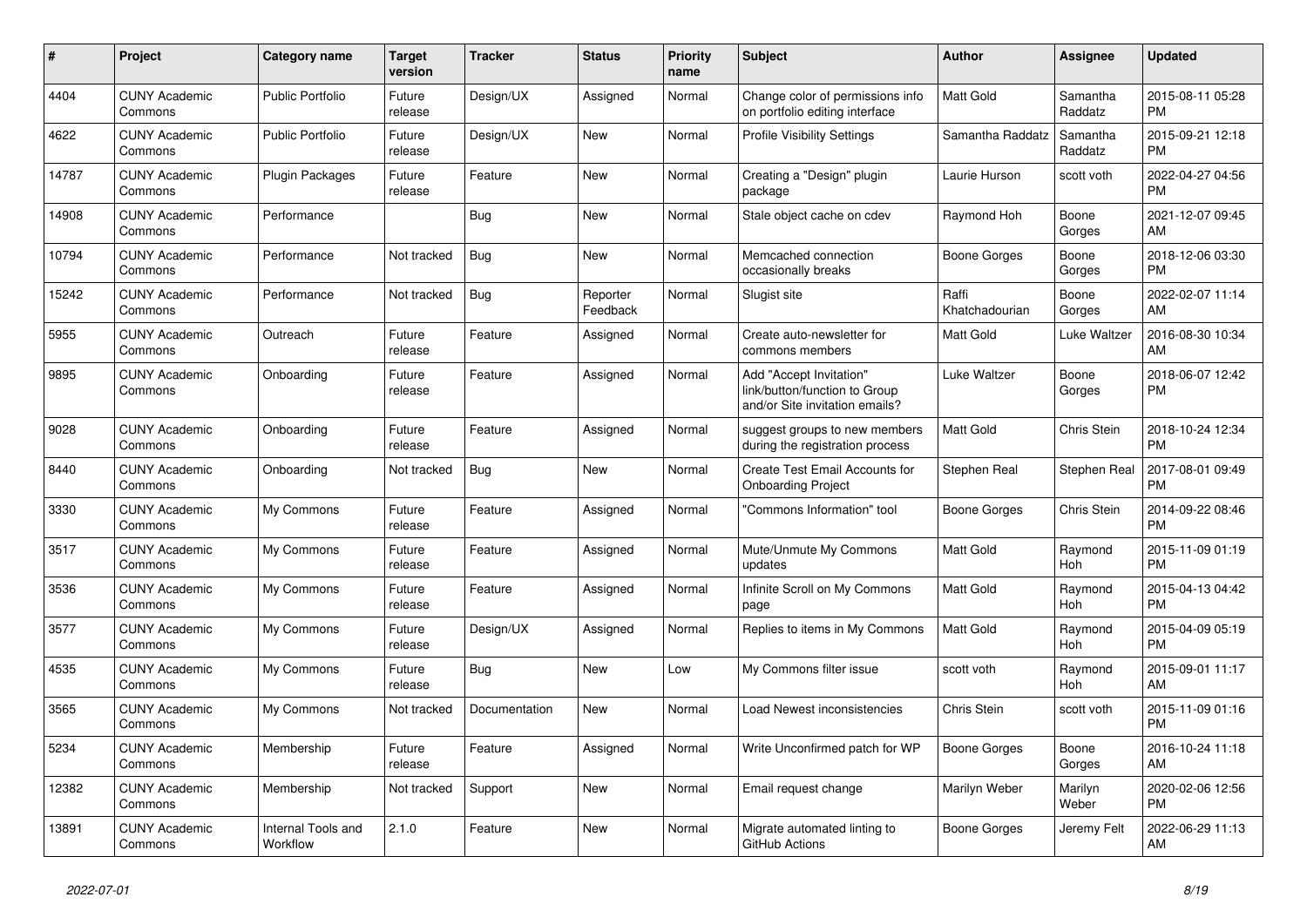| #     | Project                         | <b>Category name</b>           | <b>Target</b><br>version | <b>Tracker</b> | <b>Status</b>        | Priority<br>name | <b>Subject</b>                                                                             | Author              | <b>Assignee</b>     | <b>Updated</b>                |
|-------|---------------------------------|--------------------------------|--------------------------|----------------|----------------------|------------------|--------------------------------------------------------------------------------------------|---------------------|---------------------|-------------------------------|
| 15194 | <b>CUNY Academic</b><br>Commons | Internal Tools and<br>Workflow | 2.1.0                    | Feature        | <b>New</b>           | Normal           | PHPCS sniff for un-restored<br>switch_to_blog() calls                                      | <b>Boone Gorges</b> | Jeremy Felt         | 2022-05-26 10:45<br>AM        |
| 3230  | <b>CUNY Academic</b><br>Commons | Internal Tools and<br>Workflow | Not tracked              | Feature        | Assigned             | High             | Scripts for quicker<br>provisioning/updating of<br>development environments                | <b>Boone Gorges</b> | Boone<br>Gorges     | 2016-01-26 04:54<br><b>PM</b> |
| 10580 | <b>CUNY Academic</b><br>Commons | Information<br>Architecture    | Future<br>release        | Design/UX      | New                  | Normal           | Primary nav item review                                                                    | <b>Boone Gorges</b> | Sara Cannon         | 2022-06-28 01:29<br><b>PM</b> |
| 1888  | <b>CUNY Academic</b><br>Commons | Home Page                      | Future<br>release        | Feature        | Assigned             | Normal           | Refactor BP MPO Activity Filter to<br>support proper pagination                            | Sarah Morgano       | Boone<br>Gorges     | 2014-05-01 07:11<br><b>PM</b> |
| 4980  | <b>CUNY Academic</b><br>Commons | Home Page                      | Future<br>release        | Feature        | Assigned             | Normal           | CAC Featured Content -- Adding<br>Randomization                                            | <b>Matt Gold</b>    | Boone<br>Gorges     | 2016-12-12 03:01<br><b>PM</b> |
| 1983  | <b>CUNY Academic</b><br>Commons | Home Page                      | Future<br>release        | Feature        | Assigned             | Low              | Media Library integration with<br>Featured Content plugin                                  | Boone Gorges        | Dominic<br>Giglio   | 2014-03-17 10:34<br>AM        |
| 6995  | <b>CUNY Academic</b><br>Commons | Home Page                      | Not tracked              | Bug            | Assigned             | Normal           | member filter on homepage not<br>working                                                   | <b>Matt Gold</b>    | Raymond<br>Hoh      | 2016-12-11 09:46<br><b>PM</b> |
| 12392 | <b>CUNY Academic</b><br>Commons | Help/Codex                     | Not tracked              | Documentation  | <b>New</b>           | Normal           | <b>Updates to Common Commons</b><br>Questions on Help Page                                 | scott voth          | Margaret<br>Galvan  | 2020-02-11 10:53<br>AM        |
| 11883 | <b>CUNY Academic</b><br>Commons | Help/Codex                     | Not tracked              | Support        | <b>New</b>           | Normal           | Need Embedding Help Page<br>Update (Tableau)                                               | Anthony Wheeler     | scott voth          | 2019-09-24 08:49<br>AM        |
| 1544  | <b>CUNY Academic</b><br>Commons | Groups (misc)                  | Future<br>release        | Feature        | Reporter<br>Feedback | Normal           | Group Filtering and Sorting                                                                | <b>Matt Gold</b>    | Chris Stein         | 2019-03-01 02:25<br><b>PM</b> |
| 12446 | <b>CUNY Academic</b><br>Commons | Groups (misc)                  | Future<br>release        | Feature        | Reporter<br>Feedback | Normal           | Toggle default site to group forum<br>posting                                              | Laurie Hurson       | Laurie Hurson       | 2020-03-10 11:57<br>AM        |
| 7115  | <b>CUNY Academic</b><br>Commons | Groups (misc)                  | Future<br>release        | Feature        | Reporter<br>Feedback | Normal           | make licensing info clear during<br>group creation                                         | <b>Matt Gold</b>    | Raymond<br>Hoh      | 2020-12-08 11:32<br>AM        |
| 481   | <b>CUNY Academic</b><br>Commons | Groups (misc)                  | Future<br>release        | Feature        | Assigned             | Normal           | ability to archive inactive groups<br>and blogs                                            | Michael Mandiberg   | Samantha<br>Raddatz | 2015-11-09 05:56<br><b>PM</b> |
| 3458  | <b>CUNY Academic</b><br>Commons | Groups (misc)                  | Future<br>release        | Feature        | Assigned             | Normal           | Filter Members of Group by<br>Campus                                                       | Michael Smith       | Samantha<br>Raddatz | 2014-09-26 08:32<br><b>PM</b> |
| 9015  | <b>CUNY Academic</b><br>Commons | Groups (misc)                  | Not tracked              | Outreach       | Assigned             | Normal           | Email group admins the email<br>addresses of their groups                                  | Matt Gold           | Matt Gold           | 2018-01-02 09:54<br>AM        |
| 13650 | <b>CUNY Academic</b><br>Commons | Group Library                  | Future<br>release        | Feature        | New                  | Normal           | Forum Attachments in Group<br>Library                                                      | Laurie Hurson       |                     | 2021-11-19 12:30<br><b>PM</b> |
| 13370 | <b>CUNY Academic</b><br>Commons | Group Library                  | Future<br>release        | Feature        | New                  | Normal           | Library bulk deletion and folder<br>editing                                                | Colin McDonald      | Boone<br>Gorges     | 2020-10-13 10:41<br>AM        |
| 14309 | <b>CUNY Academic</b><br>Commons | Group Library                  | Future<br>release        | Feature        | New                  | Normal           | Better handling of<br>bp_group_document file download<br>attempts when file is not present | Boone Gorges        | Boone<br>Gorges     | 2021-11-19 12:28<br><b>PM</b> |
| 3419  | <b>CUNY Academic</b><br>Commons | Group Invitations              | 1.6.14                   | <b>Bug</b>     | Testing<br>Required  | Normal           | Neatening the display of<br>messages on group requests                                     | Matt Gold           | Boone<br>Gorges     | 2014-09-01 09:29<br><b>PM</b> |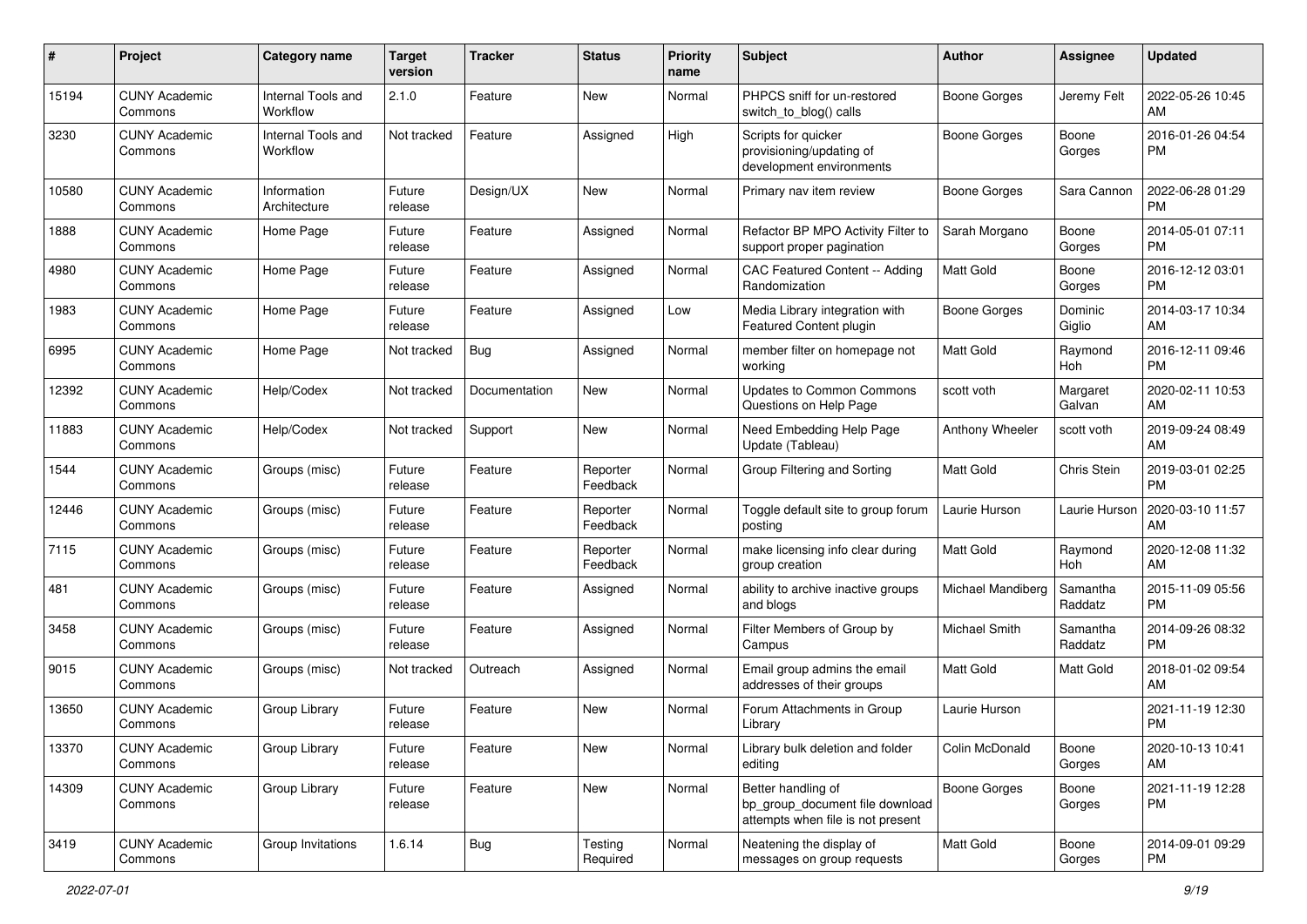| $\#$  | Project                         | <b>Category name</b> | Target<br>version | <b>Tracker</b> | <b>Status</b>        | Priority<br>name | <b>Subject</b>                                                | <b>Author</b>    | <b>Assignee</b>     | <b>Updated</b>                |
|-------|---------------------------------|----------------------|-------------------|----------------|----------------------|------------------|---------------------------------------------------------------|------------------|---------------------|-------------------------------|
| 2610  | <b>CUNY Academic</b><br>Commons | Group Invitations    | Future<br>release | Feature        | Assigned             | Low              | Request: Custom invitation<br>message to group invites        | local admin      | Boone<br>Gorges     | 2015-11-09 06:13<br><b>PM</b> |
| 3308  | <b>CUNY Academic</b><br>Commons | Group Invitations    | Future<br>release | Feature        | Assigned             | Normal           | Allow members to rescind group<br>invitations                 | <b>Matt Gold</b> | Boone<br>Gorges     | 2015-04-01 08:53<br><b>PM</b> |
| 1456  | <b>CUNY Academic</b><br>Commons | Group Invitations    | Future<br>release | Feature        | Reporter<br>Feedback | Low              | Invite to Group Button from Profile<br>Field                  | <b>Matt Gold</b> | Samantha<br>Raddatz | 2015-11-09 05:59<br><b>PM</b> |
| 13457 | <b>CUNY Academic</b><br>Commons | Group Forums         | 2.0.3             | Bug            | <b>New</b>           | High             | Forum post not sending<br>notifications                       | Filipa Calado    | Raymond<br>Hoh      | 2022-06-29 11:32<br>AM        |
| 585   | <b>CUNY Academic</b><br>Commons | Group Forums         | Future<br>release | Feature        | Assigned             | Normal           | Merge Forum Topics                                            | Sarah Morgano    | Boone<br>Gorges     | 2011-07-06 04:11<br><b>PM</b> |
| 3193  | <b>CUNY Academic</b><br>Commons | Group Forums         | Future<br>release | Feature        | Assigned             | Normal           | bbPress 2.x dynamic roles and<br><b>RBE</b>                   | Boone Gorges     | Boone<br>Gorges     | 2014-09-30 01:30<br><b>PM</b> |
| 3059  | <b>CUNY Academic</b><br>Commons | Group Forums         | Future<br>release | Design/UX      | <b>New</b>           | Normal           | Forum Post Permissable Content<br><b>Explanatory Text</b>     | Chris Stein      | <b>Chris Stein</b>  | 2015-04-02 11:27<br>AM        |
| 13199 | <b>CUNY Academic</b><br>Commons | Group Forums         | Future<br>release | Feature        | <b>New</b>           | Normal           | Favoring Groups over bbPress<br>plugin                        | Colin McDonald   | Colin<br>McDonald   | 2021-11-19 12:28<br><b>PM</b> |
| 5268  | <b>CUNY Academic</b><br>Commons | Group Forums         | Future<br>release | <b>Bug</b>     | Assigned             | Normal           | Long-time to post to multiple<br>groups                       | Luke Waltzer     | Daniel Jones        | 2016-09-07 06:31<br><b>PM</b> |
| 9835  | <b>CUNY Academic</b><br>Commons | Group Forums         | Future<br>release | Bug            | Assigned             | Normal           | add a "like" function?                                        | Marilyn Weber    | <b>Erik Trainer</b> | 2018-06-05 01:49<br><b>PM</b> |
| 6392  | <b>CUNY Academic</b><br>Commons | Group Forums         | Future<br>release | Design/UX      | Assigned             | Low              | Composition/Preview Panes in<br>Forum Posts                   | Luke Waltzer     | Paige Dupont        | 2016-10-21 04:26<br><b>PM</b> |
| 3192  | <b>CUNY Academic</b><br>Commons | Group Forums         | Future<br>release | Feature        | Assigned             | Normal           | Customizable forum views for<br>bbPress 2.x group forums      | Boone Gorges     | Raymond<br>Hoh      | 2015-11-09 12:47<br><b>PM</b> |
| 10659 | <b>CUNY Academic</b><br>Commons | Group Forums         | Future<br>release | Feature        | Assigned             | Normal           | Post to multiple groups via email                             | <b>Matt Gold</b> | Raymond<br>Hoh      | 2018-11-15 12:54<br>AM        |
| 13358 | <b>CUNY Academic</b><br>Commons | Group Forums         | Future<br>release | Feature        | New                  | Normal           | Improved UI for group forum<br>threading settings             | Boone Gorges     | Raymond<br>Hoh      | 2021-11-19 12:27<br><b>PM</b> |
| 4221  | <b>CUNY Academic</b><br>Commons | Group Forums         | Future<br>release | Design/UX      | Assigned             | Normal           | Add 'Number of Posts' display<br>option to Forum page         | Samantha Raddatz | Samantha<br>Raddatz | 2015-06-26 02:21<br><b>PM</b> |
| 7928  | <b>CUNY Academic</b><br>Commons | Group Forums         | Not tracked       | <b>Bug</b>     | <b>New</b>           | Normal           | Duplicate Forum post                                          | Luke Waltzer     | Raymond<br>Hoh      | 2017-04-11 09:27<br><b>PM</b> |
| 13328 | <b>CUNY Academic</b><br>Commons | Group Forums         | Not tracked       | Bug            | Reporter<br>Feedback | Normal           | cross-posting in two related<br>groups                        | Marilyn Weber    | Raymond<br>Hoh      | 2020-09-15 10:39<br><b>PM</b> |
| 3080  | <b>CUNY Academic</b><br>Commons | <b>Group Files</b>   | Future<br>release | Feature        | Assigned             | Low              | Create a system to keep track of<br>file changes              | Matt Gold        | Boone<br>Gorges     | 2014-02-26 10:04<br><b>PM</b> |
| 12091 | <b>CUNY Academic</b><br>Commons | Group Files          | Future<br>release | Feature        | <b>New</b>           | Normal           | Improved pre-upload file validation<br>for bp-group-documents | Boone Gorges     | Boone<br>Gorges     | 2019-11-14 01:21<br><b>PM</b> |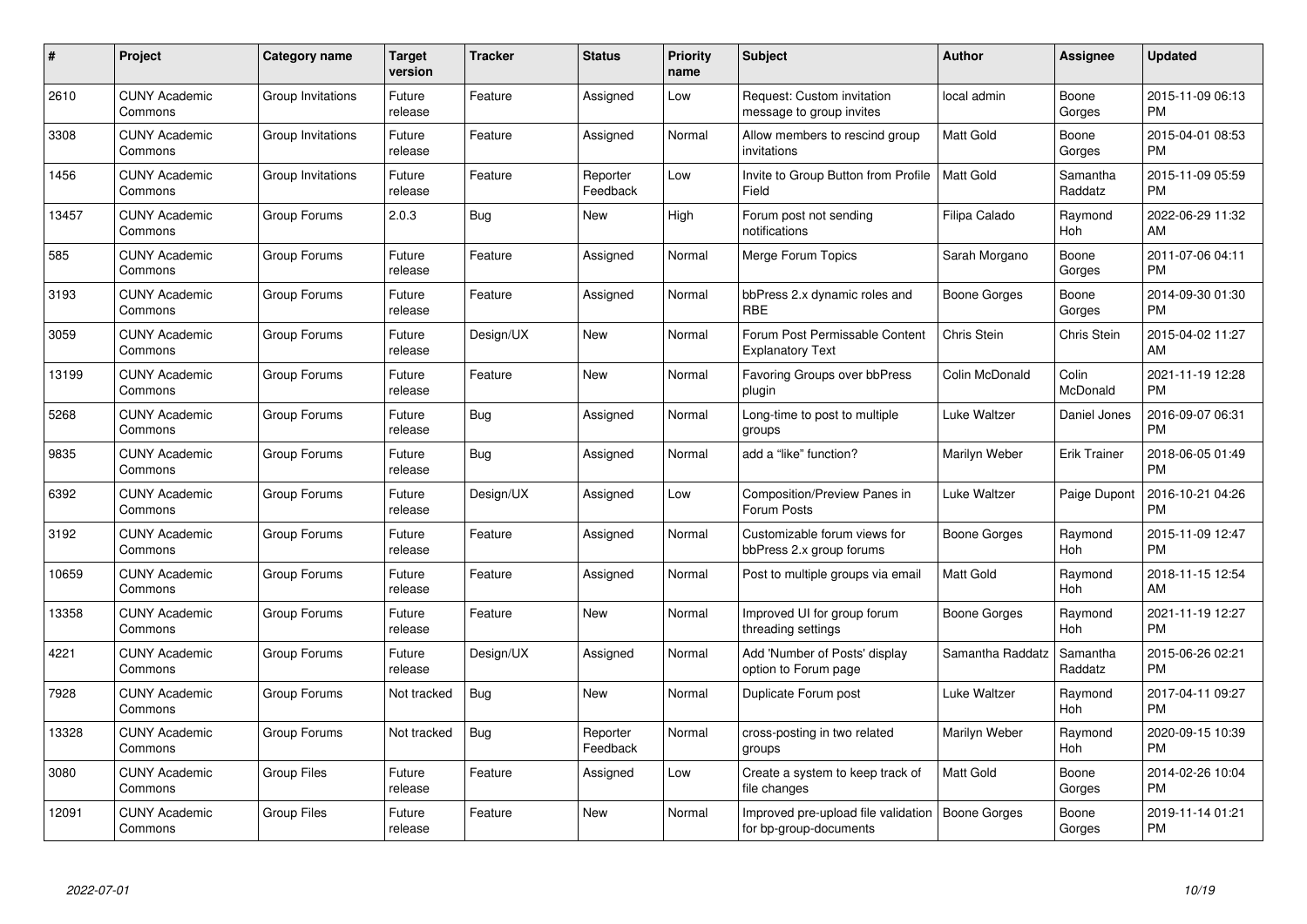| #     | Project                         | <b>Category name</b> | <b>Target</b><br>version | Tracker    | <b>Status</b>        | <b>Priority</b><br>name | Subject                                                                             | Author              | <b>Assignee</b>     | <b>Updated</b>                |
|-------|---------------------------------|----------------------|--------------------------|------------|----------------------|-------------------------|-------------------------------------------------------------------------------------|---------------------|---------------------|-------------------------------|
| 3354  | <b>CUNY Academic</b><br>Commons | <b>Group Files</b>   | Future<br>release        | Feature    | Assigned             | Low                     | Allow Group Download of Multiple<br><b>Selected Files</b>                           | Matt Gold           | Chris Stein         | 2014-08-01 08:50<br>AM        |
| 1192  | <b>CUNY Academic</b><br>Commons | <b>Group Files</b>   | Future<br>release        | Feature    | Assigned             | Low                     | When posting group files, allow<br>users to add a category without<br>saving        | <b>Matt Gold</b>    | Raymond<br>Hoh      | 2015-11-09 05:53<br><b>PM</b> |
| 11834 | <b>CUNY Academic</b><br>Commons | <b>Group Files</b>   | Future<br>release        | Feature    | New                  | Normal                  | Improved tools for managing<br>group file folders                                   | <b>Boone Gorges</b> | Sonja Leix          | 2019-09-06 03:55<br><b>PM</b> |
| 3580  | <b>CUNY Academic</b><br>Commons | Group Blogs          | Future<br>release        | Feature    | <b>New</b>           | Normal                  | Multiple blogs per group                                                            | <b>Boone Gorges</b> | Boone<br>Gorges     | 2018-02-20 02:02<br><b>PM</b> |
| 8756  | <b>CUNY Academic</b><br>Commons | Group Blogs          | Future<br>release        | Feature    | Hold                 | Normal                  | Connect multiple blogs to one<br>group?                                             | <b>Matt Gold</b>    | Boone<br>Gorges     | 2017-09-30 10:42<br>AM        |
| 653   | <b>CUNY Academic</b><br>Commons | Group Blogs          | Future<br>release        | Feature    | Assigned             | Normal                  | Redesign Integration of Groups<br>and Blogs                                         | <b>Matt Gold</b>    | Samantha<br>Raddatz | 2015-11-09 05:40<br><b>PM</b> |
| 5317  | <b>CUNY Academic</b><br>Commons | Group Blogs          | Not tracked              | Bug        | Reporter<br>Feedback | Normal                  | Notifications of New Post Didn't<br>Come                                            | Luke Waltzer        | Samantha<br>Raddatz | 2016-03-21 10:41<br><b>PM</b> |
| 3475  | <b>CUNY Academic</b><br>Commons | Events               | Future<br>release        | Feature    | Assigned             | Normal                  | Request to add plugin to<br>streamline room<br>booking/appointment booking          | Naomi Barrettara    | Boone<br>Gorges     | 2014-12-01 05:14<br><b>PM</b> |
| 4053  | <b>CUNY Academic</b><br>Commons | Events               | Future<br>release        | Feature    | Assigned             | Normal                  | Create new tab for past events                                                      | <b>Matt Gold</b>    | Boone<br>Gorges     | 2015-05-12 02:10<br><b>PM</b> |
| 4238  | <b>CUNY Academic</b><br>Commons | Events               | Future<br>release        | Feature    | Assigned             | Normal                  | Copy Events to Other Groups?                                                        | <b>Matt Gold</b>    | Boone<br>Gorges     | 2015-07-02 10:08<br>AM        |
| 4481  | <b>CUNY Academic</b><br>Commons | Events               | Future<br>release        | Feature    | <b>New</b>           | Normal                  | Group admins/mods should have<br>the ability to unlink an event from<br>the group   | <b>Boone Gorges</b> | Boone<br>Gorges     | 2017-04-24 03:53<br><b>PM</b> |
| 4592  | <b>CUNY Academic</b><br>Commons | Events               | Future<br>release        | Design/UX  | <b>New</b>           | Normal                  | Event Creation - Venue Dropdown<br>Slow                                             | Samantha Raddatz    | Boone<br>Gorges     | 2015-09-14 04:56<br><b>PM</b> |
| 4903  | <b>CUNY Academic</b><br>Commons | Events               | Future<br>release        | Design/UX  | Assigned             | Normal                  | Improving visual appearance of<br>event calendars                                   | <b>Matt Gold</b>    | Boone<br>Gorges     | 2016-10-13 11:51<br>AM        |
| 5696  | <b>CUNY Academic</b><br>Commons | Events               | Future<br>release        | Feature    | Assigned             | Normal                  | Events Calendar - display options<br>/ calendar aggregation                         | <b>Matt Gold</b>    | Boone<br>Gorges     | 2016-10-13 11:44<br>AM        |
| 11531 | <b>CUNY Academic</b><br>Commons | Events               | Future<br>release        | Feature    | New                  | Normal                  | Main Events calendar should<br>include non-public events that<br>user has access to | scott voth          | Boone<br>Gorges     | 2019-06-11 10:00<br>AM        |
| 4438  | <b>CUNY Academic</b><br>Commons | Events               | Future<br>release        | Bug        | Assigned             | Normal                  | Events Calendar - Export<br><b>Recurring Events</b>                                 | scott voth          | Daniel Jones        | 2016-05-23 04:25<br><b>PM</b> |
| 5016  | <b>CUNY Academic</b><br>Commons | Events               | Future<br>release        | Feature    | Assigned             | Low                     | Allow comments to be posted on<br>events                                            | Matt Gold           | Raymond<br>Hoh      | 2019-03-01 02:23<br><b>PM</b> |
| 6749  | <b>CUNY Academic</b><br>Commons | Events               | Future<br>release        | <b>Bug</b> | New                  | Low                     | BPEO iCal request can trigger<br>very large number of DB queries                    | Boone Gorges        | Raymond<br>Hoh      | 2016-11-15 10:09<br>PM        |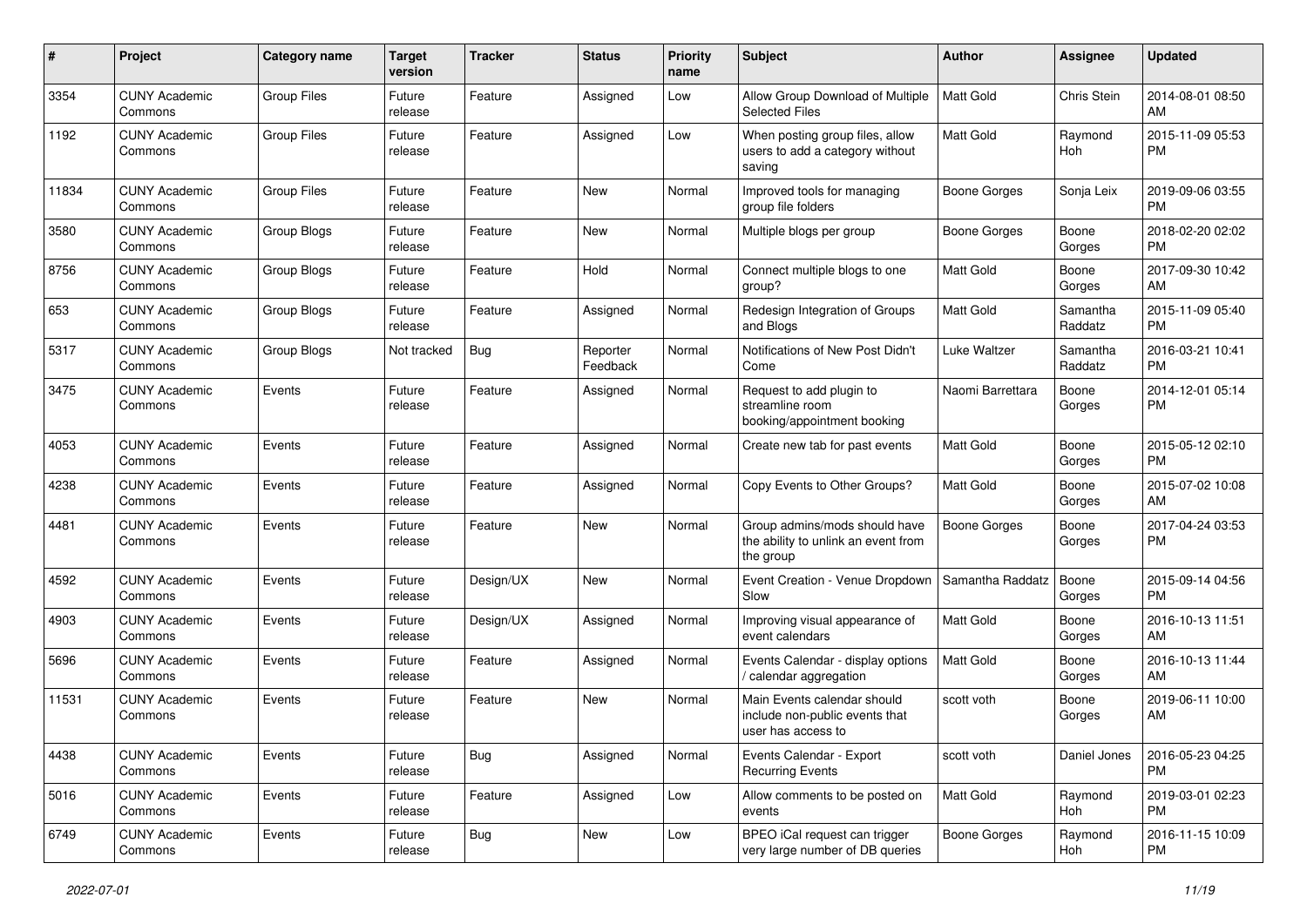| $\pmb{\#}$ | <b>Project</b>                  | <b>Category name</b>       | <b>Target</b><br>version | <b>Tracker</b> | <b>Status</b>        | <b>Priority</b><br>name | <b>Subject</b>                                                                | <b>Author</b>           | Assignee           | <b>Updated</b>                |
|------------|---------------------------------|----------------------------|--------------------------|----------------|----------------------|-------------------------|-------------------------------------------------------------------------------|-------------------------|--------------------|-------------------------------|
| 11077      | <b>CUNY Academic</b><br>Commons | Events                     | Not tracked              | Feature        | Reporter<br>Feedback | Normal                  | Show event category description<br>in event list view                         | Raffi<br>Khatchadourian |                    | 2019-02-12 10:38<br><b>PM</b> |
| 5992       | <b>CUNY Academic</b><br>Commons | <b>Email Notifications</b> | Future<br>release        | Feature        | New                  | Normal                  | Changing the From line of<br>autogenerated blog emails                        | Marilyn Weber           |                    | 2018-09-27 05:19<br><b>PM</b> |
| 12042      | <b>CUNY Academic</b><br>Commons | <b>Email Notifications</b> | Future<br>release        | Feature        | New                  | Normal                  | Improved error logging for BPGES<br>send queue                                | <b>Boone Gorges</b>     | Boone<br>Gorges    | 2021-11-19 12:25<br><b>PM</b> |
| 15604      | <b>CUNY Academic</b><br>Commons | <b>Email Notifications</b> | Future<br>release        | Feature        | Assigned             | Normal                  | Restructure Commons Group<br>Digest Email Messages                            | Matt Gold               | Boone<br>Gorges    | 2022-05-26 10:45<br>AM        |
| 333        | <b>CUNY Academic</b><br>Commons | <b>Email Notifications</b> | Future<br>release        | Feature        | Assigned             | Low                     | Delay Forum Notification Email<br>Delivery Until After Editing Period<br>Ends | Matt Gold               | Raymond<br>Hoh     | 2015-11-09 06:01<br><b>PM</b> |
| 11971      | <b>CUNY Academic</b><br>Commons | <b>Email Notifications</b> | Future<br>release        | Bug            | Reporter<br>Feedback | Low                     | Pictures obscured in emailed post<br>notifications                            | Marilyn Weber           | Raymond<br>Hoh     | 2019-11-21 01:14<br><b>PM</b> |
| 9979       | <b>CUNY Academic</b><br>Commons | <b>Email Notifications</b> | Not tracked              | Bug            | Reporter<br>Feedback | Normal                  | Reports of slow email activation<br>emails                                    | <b>Matt Gold</b>        | Boone<br>Gorges    | 2018-08-29 09:40<br><b>PM</b> |
| 1165       | <b>CUNY Academic</b><br>Commons | <b>Email Invitations</b>   | Future<br>release        | Feature        | Assigned             | Low                     | Allow saved lists of invitees under<br>Send Invites                           | Boone Gorges            | Boone<br>Gorges    | 2015-11-09 06:03<br><b>PM</b> |
| 1166       | <b>CUNY Academic</b><br>Commons | <b>Email Invitations</b>   | Future<br>release        | Feature        | <b>New</b>           | Low                     | Better organizational tools for Sent   Boone Gorges<br>Invites                |                         | Boone<br>Gorges    | 2015-11-09 06:02<br><b>PM</b> |
| 1167       | <b>CUNY Academic</b><br>Commons | <b>Email Invitations</b>   | Future<br>release        | Feature        | <b>New</b>           | Low                     | Allow email invitations to be resent                                          | Boone Gorges            | Boone<br>Gorges    | 2015-11-12 12:53<br>AM        |
| 14496      | <b>CUNY Academic</b><br>Commons | Domain Mapping             | Future<br>release        | Bug            | New                  | Normal                  | Mapped domain SSO uses<br>third-party cookies                                 | Raymond Hoh             | Raymond<br>Hoh     | 2021-05-24 04:03<br><b>PM</b> |
| 10982      | <b>CUNY Academic</b><br>Commons | Domain Mapping             | Not tracked              | Support        | Reporter<br>Feedback | Normal                  | <b>CNAME</b> question                                                         | scott voth              |                    | 2019-01-22 04:29<br><b>PM</b> |
| 11493      | <b>CUNY Academic</b><br>Commons | Domain Mapping             | Not tracked              | Support        | Reporter<br>Feedback | Normal                  | Domain Mapping Request - Talia<br>Schaffer                                    | scott voth              | <b>Matt Gold</b>   | 2019-08-06 08:39<br>AM        |
| 3524       | <b>CUNY Academic</b><br>Commons | Documentation              | Not tracked              | Documentation  | Assigned             | Normal                  | Post describing all you can do<br>when starting up a new blog/group           | Matt Gold               | scott voth         | 2014-10-04 12:56<br><b>PM</b> |
| 4225       | <b>CUNY Academic</b><br>Commons | DiRT Integration           | Future<br>release        | Design/UX      | New                  | Normal                  | Add information to DIRT page (in<br>Create a Group)                           | Samantha Raddatz        | <b>Matt Gold</b>   | 2015-06-26 03:14<br><b>PM</b> |
| 16199      | <b>CUNY Academic</b><br>Commons | <b>Directories</b>         | 2.0.3                    | <b>Bug</b>     | <b>New</b>           | Normal                  | Removed "Semester" Filter from<br><b>Courses Directory</b>                    | Laurie Hurson           | Boone<br>Gorges    | 2022-06-29 11:32<br>AM        |
| 10439      | <b>CUNY Academic</b><br>Commons | Design                     | 2.1.0                    | Design/UX      | <b>New</b>           | Normal                  | Create Style Guide for Commons                                                | Sonja Leix              | Sara Cannon        | 2022-06-28 01:43<br><b>PM</b> |
| 860        | <b>CUNY Academic</b><br>Commons | Design                     | Future<br>release        | Design/UX      | Assigned             | Normal                  | <b>Standardize Button Treatment</b><br><b>Across the Commons</b>              | Chris Stein             | Chris Stein        | 2014-05-01 09:45<br>AM        |
| 2754       | <b>CUNY Academic</b><br>Commons | Design                     | Future<br>release        | Feature        | Assigned             | Normal                  | Determine strategy for CAC logo<br>handling in top header                     | Micki Kaufman           | <b>Chris Stein</b> | 2015-01-05 08:53<br><b>PM</b> |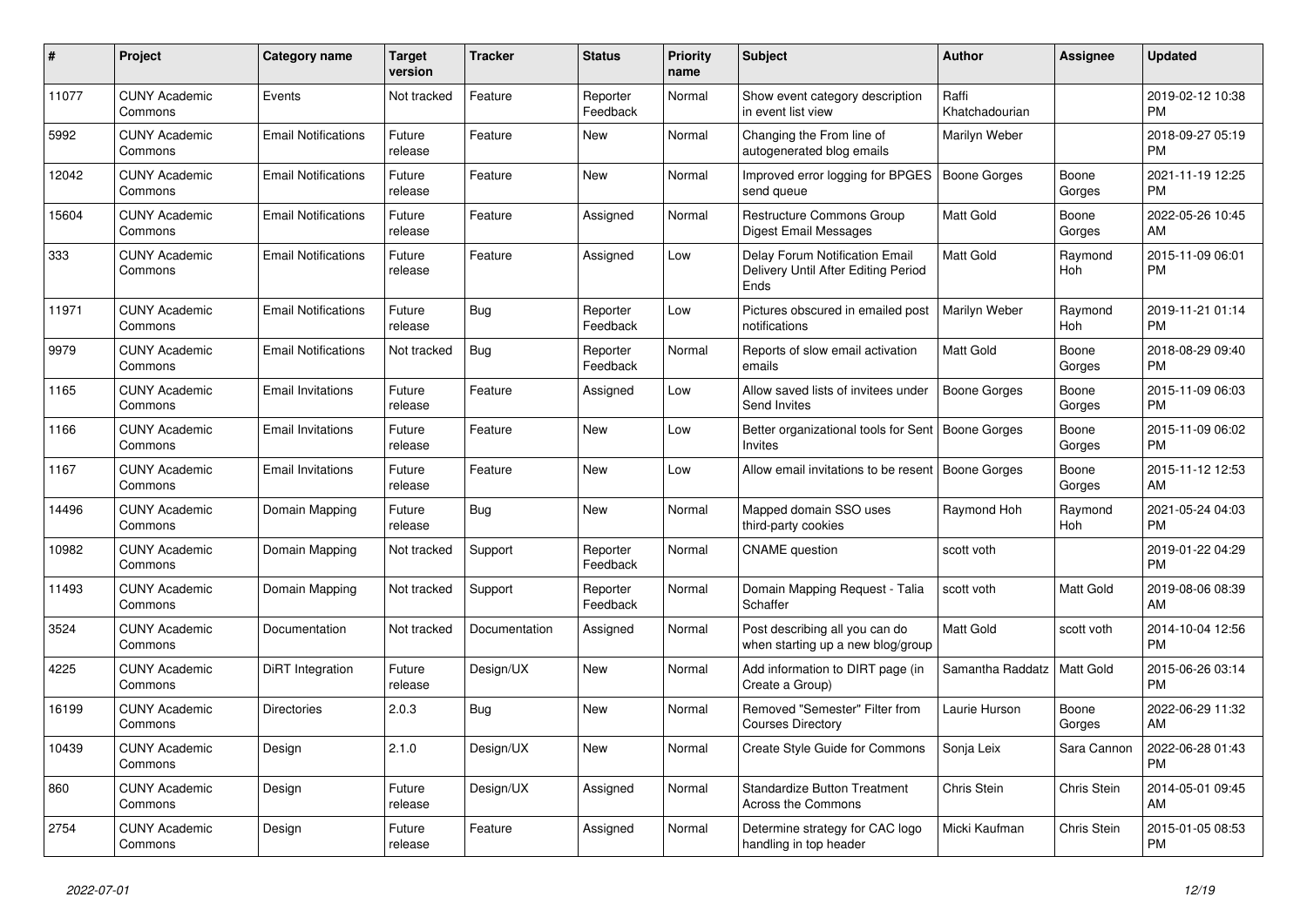| #     | <b>Project</b>                  | Category name          | Target<br>version | <b>Tracker</b> | <b>Status</b>        | <b>Priority</b><br>name | <b>Subject</b>                                             | <b>Author</b>           | Assignee            | <b>Updated</b>                |
|-------|---------------------------------|------------------------|-------------------|----------------|----------------------|-------------------------|------------------------------------------------------------|-------------------------|---------------------|-------------------------------|
| 8902  | <b>CUNY Academic</b><br>Commons | Design                 | Not tracked       | Feature        | Assigned             | Normal                  | Report back on research on<br><b>BuddyPress themes</b>     | <b>Matt Gold</b>        | Michael Smith       | 2017-11-10 12:31<br><b>PM</b> |
| 9420  | <b>CUNY Academic</b><br>Commons | cuny.is                | Not tracked       | Feature        | New                  | Normal                  | Request for http://cuny.is/streams                         | Raffi<br>Khatchadourian | Marilyn<br>Weber    | 2018-04-02 10:08<br>AM        |
| 10226 | <b>CUNY Academic</b><br>Commons | Courses                | Future<br>release | Feature        | <b>New</b>           | Normal                  | Add "My Courses" to drop down<br>list                      | scott voth              | Boone<br>Gorges     | 2021-11-19 12:42<br><b>PM</b> |
| 11789 | <b>CUNY Academic</b><br>Commons | Courses                | Future<br>release | Feature        | New                  | Normal                  | Ability to remove item from<br>Courses list                | Laurie Hurson           | Sonja Leix          | 2019-09-24 12:28<br><b>PM</b> |
| 11556 | <b>CUNY Academic</b><br>Commons | Courses                | Not tracked       | <b>Bug</b>     | Reporter<br>Feedback | Normal                  | Instructor name given in course<br>listing                 | Tom Harbison            |                     | 2019-06-25 04:12<br><b>PM</b> |
| 12438 | <b>CUNY Academic</b><br>Commons | Courses                | Not tracked       | Bug            | New                  | Normal                  | Site appearing twice                                       | Laurie Hurson           | Boone<br>Gorges     | 2020-02-18 01:34<br><b>PM</b> |
| 9060  | <b>CUNY Academic</b><br>Commons | Commons In A Box       | Not tracked       | <b>Bug</b>     | Hold                 | Normal                  | Problems with CBox image library<br>upload                 | Lisa Rhody              | Raymond<br>Hoh      | 2018-01-10 03:26<br><b>PM</b> |
| 4027  | <b>CUNY Academic</b><br>Commons | Commons In A Box       | Not tracked       | Design/UX      | Assigned             | Normal                  | Usability review of CBOX update<br>procedures              | <b>Matt Gold</b>        | Samantha<br>Raddatz | 2015-05-11 06:36<br><b>PM</b> |
| 14994 | <b>CUNY Academic</b><br>Commons | cdev.gc.cuny.edu       | Not tracked       | Support        | In Progress          | Normal                  | Clear Cache on CDEV                                        | scott voth              | Raymond<br>Hoh      | 2021-12-07 03:51<br><b>PM</b> |
| 13466 | <b>CUNY Academic</b><br>Commons | Cavalcade              | Future<br>release | Feature        | <b>New</b>           | Normal                  | Automated cleanup for duplicate<br>Cavalcade tasks         | Boone Gorges            | Boone<br>Gorges     | 2020-10-13 05:24<br><b>PM</b> |
| 519   | <b>CUNY Academic</b><br>Commons | <b>BuddyPress Docs</b> | Future<br>release | Feature        | Assigned             | Low                     | TOC for individual docs - for new<br>BP "wiki-like" plugin | scott voth              | Boone<br>Gorges     | 2015-11-09 05:54<br><b>PM</b> |
| 618   | <b>CUNY Academic</b><br>Commons | <b>BuddyPress Docs</b> | Future<br>release | Feature        | Assigned             | Normal                  | <b>BuddyPress Docs: export formats</b>                     | <b>Boone Gorges</b>     | Boone<br>Gorges     | 2015-11-09 05:38<br><b>PM</b> |
| 1417  | <b>CUNY Academic</b><br>Commons | <b>BuddyPress Docs</b> | Future<br>release | Feature        | Assigned             | Low                     | <b>Bulk actions for BuddyPress Docs</b>                    | Boone Gorges            | Boone<br>Gorges     | 2016-10-17 10:41<br><b>PM</b> |
| 1422  | <b>CUNY Academic</b><br>Commons | <b>BuddyPress Docs</b> | Future<br>release | Feature        | Assigned             | Normal                  | Make "created Doc" activity icons<br>non-mini              | <b>Boone Gorges</b>     | Boone<br>Gorges     | 2015-11-09 05:48<br>PM.       |
| 1744  | <b>CUNY Academic</b><br>Commons | <b>BuddyPress Docs</b> | Future<br>release | Feature        | Assigned             | Normal                  | Spreadsheet-style Docs                                     | Boone Gorges            | Boone<br>Gorges     | 2015-11-09 06:13<br><b>PM</b> |
| 2523  | <b>CUNY Academic</b><br>Commons | <b>BuddyPress Docs</b> | Future<br>release | Feature        | Assigned             | Normal                  | Allow Users to Upload Images to<br><b>BP</b> Docs          | Matt Gold               | Boone<br>Gorges     | 2015-11-09 06:14<br><b>PM</b> |
| 6389  | <b>CUNY Academic</b><br>Commons | <b>BuddyPress Docs</b> | Future<br>release | Feature        | New                  | Low                     | Make Discussion Area Visible<br>When Editing a Doc         | Luke Waltzer            | Boone<br>Gorges     | 2016-10-21 04:16<br><b>PM</b> |
| 4226  | <b>CUNY Academic</b><br>Commons | <b>BuddyPress Docs</b> | Future<br>release | Design/UX      | New                  | Normal                  | Add option to connect a Doc with<br>a Group                | Samantha Raddatz        | Samantha<br>Raddatz | 2015-09-09 04:08<br><b>PM</b> |
| 58    | <b>CUNY Academic</b><br>Commons | BuddyPress (misc)      | Future<br>release | Feature        | Assigned             | Low                     | Make member search sortable by<br>last name                | Roberta Brody           | Boone<br>Gorges     | 2010-08-26 02:38<br>PM        |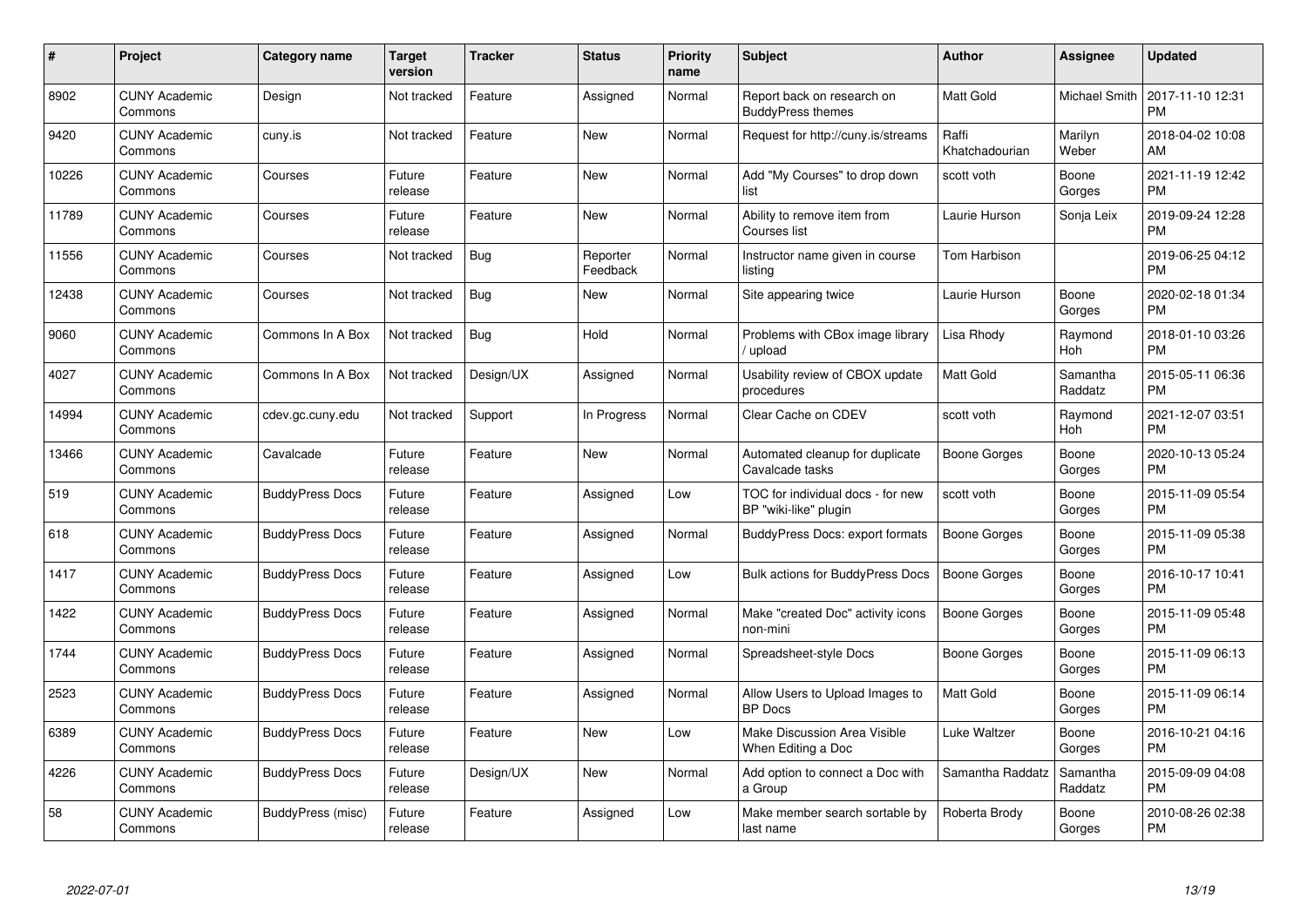| #     | Project                         | <b>Category name</b>     | <b>Target</b><br>version | <b>Tracker</b> | <b>Status</b>        | Priority<br>name | <b>Subject</b>                                                                            | Author              | <b>Assignee</b>     | <b>Updated</b>                |
|-------|---------------------------------|--------------------------|--------------------------|----------------|----------------------|------------------|-------------------------------------------------------------------------------------------|---------------------|---------------------|-------------------------------|
| 377   | <b>CUNY Academic</b><br>Commons | <b>BuddyPress (misc)</b> | Future<br>release        | Feature        | Assigned             | Normal           | Like buttons                                                                              | <b>Matt Gold</b>    | Boone<br>Gorges     | 2010-11-16 05:13<br><b>PM</b> |
| 435   | <b>CUNY Academic</b><br>Commons | <b>BuddyPress (misc)</b> | Future<br>release        | Feature        | Assigned             | Normal           | Include Avatar Images in Forum<br><b>Post Notification Emails</b>                         | <b>Matt Gold</b>    | Boone<br>Gorges     | 2010-12-08 12:40<br><b>PM</b> |
| 500   | <b>CUNY Academic</b><br>Commons | <b>BuddyPress (misc)</b> | Future<br>release        | Feature        | Assigned             | Normal           | Export Group Data                                                                         | Matt Gold           | Boone<br>Gorges     | 2010-12-19 12:09<br><b>PM</b> |
| 554   | <b>CUNY Academic</b><br>Commons | <b>BuddyPress (misc)</b> | Future<br>release        | Feature        | Assigned             | Normal           | Add Trackback notifications to<br>site-wide activity feed                                 | Matt Gold           | Boone<br>Gorges     | 2015-11-09 06:19<br><b>PM</b> |
| 599   | <b>CUNY Academic</b><br>Commons | <b>BuddyPress (misc)</b> | Future<br>release        | Feature        | Assigned             | Normal           | Consider adding rating plugins for<br><b>BuddyPress/BBPress</b>                           | <b>Matt Gold</b>    | Boone<br>Gorges     | 2011-08-22 06:50<br><b>PM</b> |
| 635   | <b>CUNY Academic</b><br>Commons | <b>BuddyPress (misc)</b> | Future<br>release        | Feature        | Assigned             | Normal           | Big Blue Button -<br>Videoconferencing in Groups and<br><b>Blogs</b>                      | <b>Matt Gold</b>    | Boone<br>Gorges     | 2011-03-14 03:24<br><b>PM</b> |
| 2325  | <b>CUNY Academic</b><br>Commons | <b>BuddyPress (misc)</b> | Future<br>release        | Feature        | Assigned             | Low              | Profile should have separate fields<br>for first/last names                               | local admin         | Boone<br>Gorges     | 2015-11-09 06:09<br><b>PM</b> |
| 7624  | <b>CUNY Academic</b><br>Commons | <b>BuddyPress (misc)</b> | Future<br>release        | Design/UX      | New                  | Normal           | <b>BP Notifications</b>                                                                   | Luke Waltzer        | Paige Dupont        | 2017-02-08 10:43<br><b>PM</b> |
| 11243 | <b>CUNY Academic</b><br>Commons | <b>BuddyPress (misc)</b> | Future<br>release        | Bug            | New                  | Normal           | Audit bp-custom.php                                                                       | Raymond Hoh         | Raymond<br>Hoh      | 2022-04-26 11:59<br>AM        |
| 310   | <b>CUNY Academic</b><br>Commons | <b>BuddyPress (misc)</b> | Future<br>release        | Feature        | Assigned             | Low              | <b>Friend Request Email</b>                                                               | <b>Matt Gold</b>    | Samantha<br>Raddatz | 2015-11-09 05:08<br><b>PM</b> |
| 1423  | <b>CUNY Academic</b><br>Commons | BuddyPress (misc)        | Future<br>release        | Feature        | Assigned             | Low              | Show an avatar for pingback<br>comment activity items                                     | Boone Gorges        | <b>Tahir Butt</b>   | 2016-10-24 12:03<br><b>PM</b> |
| 8835  | <b>CUNY Academic</b><br>Commons | Blogs (BuddyPress)       | Future<br>release        | Feature        | New                  | Normal           | Extend cuny.is shortlinks to sites                                                        | Luke Waltzer        | Boone<br>Gorges     | 2022-04-26 11:59<br>AM        |
| 8836  | <b>CUNY Academic</b><br>Commons | Blogs (BuddyPress)       | Future<br>release        | Feature        | Assigned             | Normal           | Redesign site launch process                                                              | <b>Matt Gold</b>    | Boone<br>Gorges     | 2019-10-03 02:49<br><b>PM</b> |
| 6078  | <b>CUNY Academic</b><br>Commons | Blogs (BuddyPress)       | Future<br>release        | Feature        | New                  | Normal           | <b>Explore Adding Network Blog</b><br>Metadata Plugin                                     | Luke Waltzer        | Luke Waltzer        | 2016-10-11 10:29<br><b>PM</b> |
| 5691  | <b>CUNY Academic</b><br>Commons | Blogs (BuddyPress)       | Future<br>release        | Bug            | Assigned             | High             | Differing numbers on Sites display                                                        | Matt Gold           | Raymond<br>Hoh      | 2016-06-13 01:37<br><b>PM</b> |
| 12350 | <b>CUNY Academic</b><br>Commons | Blogs (BuddyPress)       | Not tracked              | Support        | Reporter<br>Feedback | Normal           | URL creation problem                                                                      | Marilyn Weber       |                     | 2020-02-03 11:27<br>AM        |
| 9720  | <b>CUNY Academic</b><br>Commons | Authentication           | Future<br>release        | Feature        | New                  | Normal           | The Commons should be an<br>oAuth provider                                                | <b>Boone Gorges</b> |                     | 2019-03-01 02:04<br>PM        |
| 4635  | <b>CUNY Academic</b><br>Commons | Authentication           | Future<br>release        | Feature        | New                  | Normal           | Allow non-WP authentication                                                               | Boone Gorges        | Sonja Leix          | 2019-03-01 02:05<br><b>PM</b> |
| 7022  | <b>CUNY Academic</b><br>Commons | Announcements            | Future<br>release        | Bug            | New                  | Normal           | Sitewide announcements should<br>be displayed on, and dismissable<br>from, mapped domains | Boone Gorges        | Boone<br>Gorges     | 2018-03-22 10:18<br>AM        |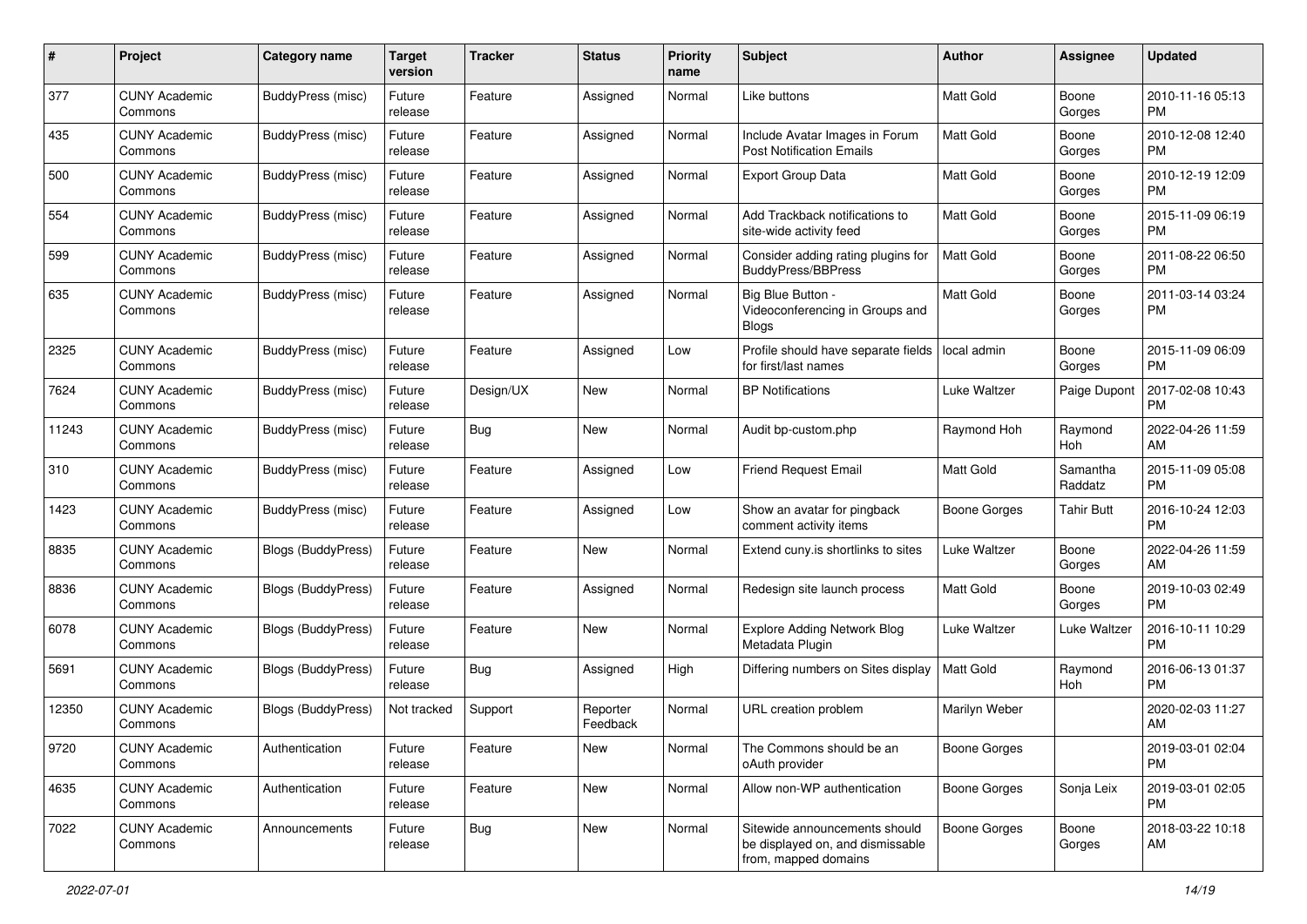| $\pmb{\#}$ | Project                         | <b>Category name</b> | <b>Target</b><br>version | <b>Tracker</b> | <b>Status</b>        | <b>Priority</b><br>name | <b>Subject</b>                                                       | <b>Author</b>           | <b>Assignee</b>     | <b>Updated</b>                |
|------------|---------------------------------|----------------------|--------------------------|----------------|----------------------|-------------------------|----------------------------------------------------------------------|-------------------------|---------------------|-------------------------------|
| 1460       | <b>CUNY Academic</b><br>Commons | Analytics            | Future<br>release        | Feature        | Assigned             | Normal                  | <b>Update System Report</b>                                          | <b>Brian Foote</b>      | Boone<br>Gorges     | 2015-11-09 06:13<br><b>PM</b> |
| 5581       | <b>CUNY Academic</b><br>Commons | Analytics            | Future<br>release        | Feature        | Assigned             | Normal                  | Explore alternatives to Google<br>Analytics                          | <b>Matt Gold</b>        | Valerie<br>Townsend | 2020-04-17 03:12<br><b>PM</b> |
| 15210      | <b>CUNY Academic</b><br>Commons | Analytics            | Not tracked              | Design/UX      | <b>New</b>           | Normal                  | Google Analytics improvements                                        | Colin McDonald          | Boone<br>Gorges     | 2022-05-24 10:47<br>AM        |
| 4972       | <b>CUNY Academic</b><br>Commons | Analytics            | Not tracked              | Bug            | <b>New</b>           | Normal                  | <b>Newsletter Analytics</b>                                          | Stephen Real            | Matt Gold           | 2015-12-09 12:54<br><b>PM</b> |
| 4070       | <b>CUNY Academic</b><br>Commons | Analytics            | Not tracked              | Support        | Assigned             | Normal                  | Request for JITP site analytics                                      | <b>Matt Gold</b>        | Seth Persons        | 2016-02-23 03:09<br><b>PM</b> |
| 5679       | <b>CUNY Academic</b><br>Commons | Analytics            | Not tracked              | Feature        | <b>New</b>           | Normal                  | Logged In Users for GA                                               | Valerie Townsend        | Valerie<br>Townsend | 2016-06-11 09:49<br>AM        |
| 8900       | <b>CUNY Academic</b><br>Commons | Accessibility        | Future<br>release        | Feature        | Assigned             | Normal                  | Look into tools to enforce<br>accessibility in WP environment        | Matt Gold               | Boone<br>Gorges     | 2022-04-26 11:59<br>AM        |
| 8901       | <b>CUNY Academic</b><br>Commons | Accessibility        | Future<br>release        | Feature        | Assigned             | Normal                  | Theme analysis for accessibility                                     | <b>Matt Gold</b>        | Boone<br>Gorges     | 2022-04-26 11:59<br>AM        |
| 2666       | <b>CUNY Academic</b><br>Commons | About page           | Not tracked              | Documentation  | Assigned             | Normal                  | <b>Update About Text</b>                                             | Chris Stein             | Luke Waltzer        | 2016-03-04 11:19<br>AM        |
| 10839      | <b>CUNY Academic</b><br>Commons | About page           | Not tracked              | Support        | <b>New</b>           | Normal                  | <b>Mission Statement Needs</b><br>Revision                           | scott voth              | Matt Gold           | 2018-12-26 10:58<br>AM        |
| 15169      | <b>CUNY Academic</b><br>Commons |                      | 2.0.3                    | Support        | Reporter<br>Feedback | Normal                  | new Prelude website zipfiles for<br>custom theme and other files.    | Marilyn Weber           |                     | 2022-06-29 11:32<br>AM        |
| 15613      | <b>CUNY Academic</b><br>Commons |                      | 2.0.3                    | Feature        | Reporter<br>Feedback | Normal                  | Adding "Passster" plugin                                             | Laurie Hurson           |                     | 2022-06-29 11:32<br>AM        |
| 15655      | <b>CUNY Academic</b><br>Commons |                      | 2.0.3                    | Support        | Reporter<br>Feedback | Normal                  | Event Aggregator plugin?                                             | Marilyn Weber           |                     | 2022-06-29 11:32<br>AM        |
| 14784      | <b>CUNY Academic</b><br>Commons |                      |                          | Support        | Reporter<br>Feedback | Normal                  | User report of logo problem when<br>using Customizer theme           | Marilyn Weber           |                     | 2021-09-17 10:25<br>AM        |
| 14792      | <b>CUNY Academic</b><br>Commons |                      |                          | Bug            | <b>New</b>           | Normal                  | Inconsistent email notifications<br>from gravity forms               | Raffi<br>Khatchadourian |                     | 2021-10-04 01:50<br><b>PM</b> |
| 14936      | <b>CUNY Academic</b><br>Commons |                      |                          | Bug            | <b>New</b>           | Normal                  | Commons websites blocked by<br>SPS campus network                    | Laurie Hurson           |                     | 2021-11-03 03:57<br><b>PM</b> |
| 14940      | <b>CUNY Academic</b><br>Commons |                      |                          | <b>Bug</b>     | <b>New</b>           | Normal                  | Discrepancy between Commons<br>profile "sites" and actual # of sites | Laurie Hurson           |                     | 2021-11-08 11:09<br>AM        |
| 15045      | <b>CUNY Academic</b><br>Commons |                      |                          | Support        | <b>New</b>           | Normal                  | no result for KCeL in the search<br>box on the commons               | Marilyn Weber           |                     | 2021-12-10 11:29<br>AM        |
| 15260      | <b>CUNY Academic</b><br>Commons |                      |                          | Support        | Reporter<br>Feedback | Normal                  | Diacritical markings   European<br><b>Stages</b>                     | Marilyn Weber           |                     | 2022-02-04 08:16<br>AM        |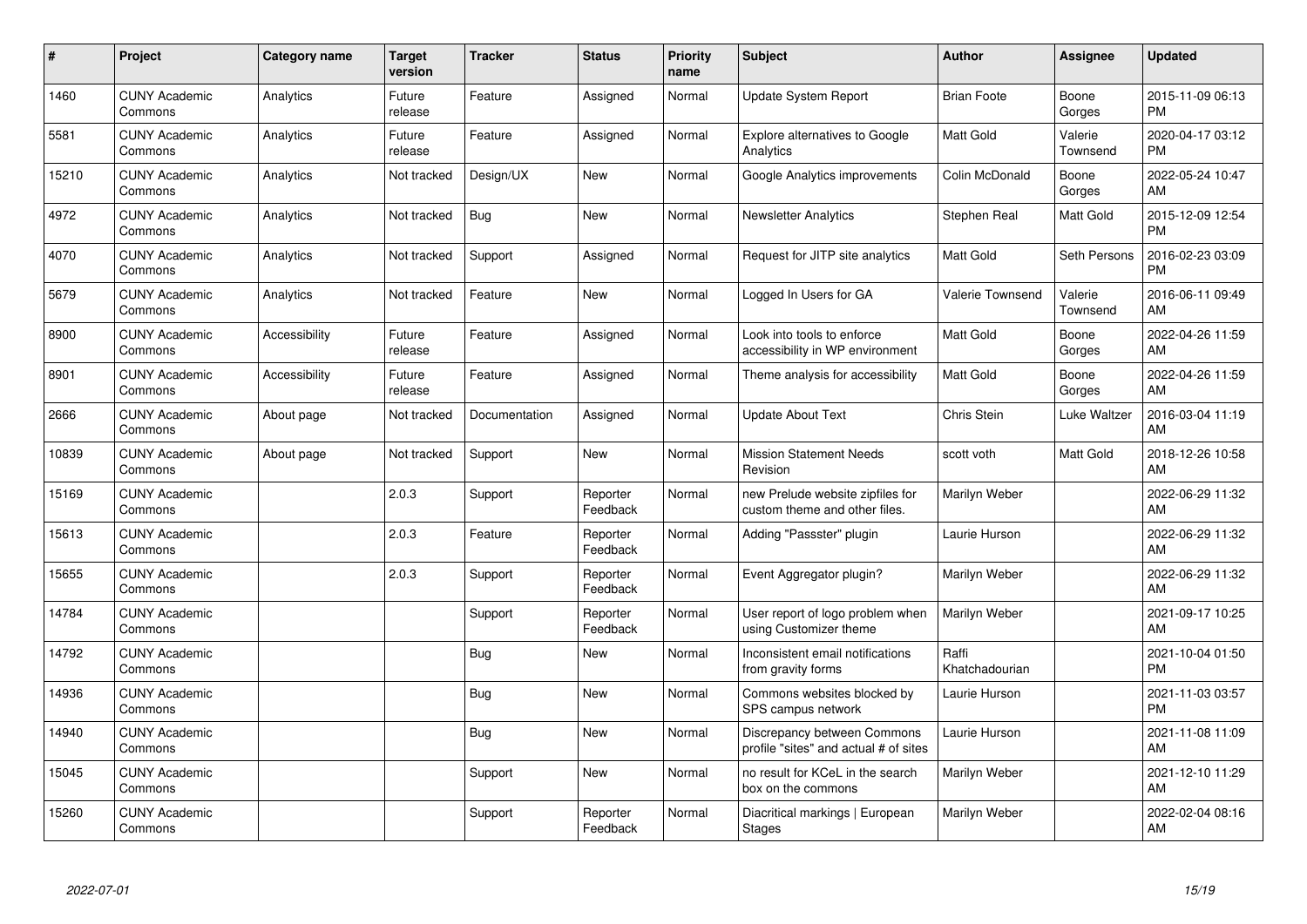| #     | Project                                                                 | <b>Category name</b> | <b>Target</b><br>version | <b>Tracker</b> | <b>Status</b>        | <b>Priority</b><br>name | <b>Subject</b>                                                                             | <b>Author</b>           | Assignee            | <b>Updated</b>                |
|-------|-------------------------------------------------------------------------|----------------------|--------------------------|----------------|----------------------|-------------------------|--------------------------------------------------------------------------------------------|-------------------------|---------------------|-------------------------------|
| 15370 | <b>CUNY Academic</b><br>Commons                                         |                      |                          | Support        | Reporter<br>Feedback | Normal                  | All-in-One Event Calendar?                                                                 | Marilyn Weber           |                     | 2022-02-17 11:03<br>AM        |
| 15565 | <b>CUNY Academic</b><br>Commons                                         |                      |                          | Support        | <b>New</b>           | Normal                  | Events - send updates to an email<br>listserv                                              | Marilyn Weber           |                     | 2022-03-10 01:06<br><b>PM</b> |
| 15685 | <b>CUNY Academic</b><br>Commons                                         |                      |                          | Support        | New                  | High                    | problem with chrome?                                                                       | Marilyn Weber           |                     | 2022-04-25 03:40<br><b>PM</b> |
| 15757 | <b>CUNY Academic</b><br>Commons                                         |                      |                          | Bug            | New                  | Normal                  | Members # do not match                                                                     | Laurie Hurson           |                     | 2022-03-30 04:52<br><b>PM</b> |
| 16099 | <b>CUNY Academic</b><br>Commons                                         |                      |                          | Support        | Reporter<br>Feedback | Normal                  | request for Newsletter Glue                                                                | Marilyn Weber           |                     | 2022-05-13 12:14<br><b>PM</b> |
| 16290 | <b>CUNY Academic</b><br>Commons                                         |                      |                          | Feature        | Reporter<br>Feedback | Normal                  | Add Table Of Contents Block<br>plug-in                                                     | Raffi<br>Khatchadourian |                     | 2022-06-24 10:26<br>AM        |
| 16294 | <b>CUNY Academic</b><br>Commons                                         |                      |                          | <b>Bug</b>     | <b>New</b>           | Urgent                  | CAC is down                                                                                | Raffi<br>Khatchadourian |                     | 2022-06-27 02:00<br><b>PM</b> |
| 16318 | <b>CUNY Academic</b><br>Commons                                         |                      |                          | <b>Bug</b>     | <b>New</b>           | Normal                  | Unable to Access block editor or<br>embed YouTube videos in new<br>pages, in one site only | <b>Syelle Graves</b>    |                     | 2022-07-01 06:53<br><b>PM</b> |
| 2576  | NYCDH Community<br>Site                                                 |                      |                          | Bug            | Hold                 | Low                     | Test Next Button in Javascript<br><b>Tutorial Under Activities</b>                         | <b>Mark Newton</b>      | Alex Gil            | 2013-05-18 02:55<br><b>PM</b> |
| 2577  | NYCDH Community<br><b>Site</b>                                          |                      |                          | Feature        | Assigned             | Low                     | Investigate Potential to Add Links<br>to the Forum                                         | <b>Mark Newton</b>      | Alex Gil            | 2013-05-16 09:40<br><b>PM</b> |
| 11968 | JustPublics@365<br>MediaCamp                                            |                      |                          | Feature        | <b>New</b>           | Normal                  | Nanoscience Retractable Display<br>Unit                                                    | Donald Cherry           | Bonnie<br>Eissner   | 2021-02-19 08:50<br>AM        |
| 16307 | <b>CUNY Academic</b><br>Commons                                         |                      |                          | Bug            | <b>New</b>           | Normal                  | Add brief messaging to<br>accept/decline group membership<br>requests                      | <b>Matt Gold</b>        | Boone<br>Gorges     | 2022-06-27 06:13<br><b>PM</b> |
| 2618  | NYCDH Community<br>Site                                                 |                      |                          | Bug            | Assigned             | Low                     | Mark blogs as spam when created   Matt Gold<br>by users marked as spam                     |                         | Boone<br>Gorges     | 2013-06-09 11:38<br><b>PM</b> |
| 12062 | AD/O365 Transition<br>from NonMatric to<br><b>Matriculated Students</b> |                      |                          | Feature        | In Progress          | Normal                  | create solution and console<br>project                                                     | Emilio Rodriguez        | Emilio<br>Rodriguez | 2019-11-12 03:56<br><b>PM</b> |
| 2573  | <b>NYCDH Community</b><br>Site                                          |                      |                          | Feature        | Reporter<br>Feedback | Normal                  | Add dh_nyc twitter list feed to site                                                       | <b>Mark Newton</b>      | Matt Gold           | 2013-05-16 11:42<br><b>PM</b> |
| 16110 | <b>CUNY Academic</b><br>Commons                                         |                      |                          | Support        | Reporter<br>Feedback | Normal                  | remove Creative Commons<br>license from pages?                                             | Marilyn Weber           | Raymond<br>Hoh      | 2022-05-17 06:11<br><b>PM</b> |
| 2571  | <b>NYCDH Community</b><br>Site                                          |                      |                          | Feature        | Assigned             | Normal                  | Add Google custom search box to<br>homepage                                                | <b>Mark Newton</b>      | Raymond<br>Hoh      | 2013-05-18 07:49<br><b>PM</b> |
| 2574  | <b>NYCDH Community</b><br>Site                                          |                      |                          | Feature        | Assigned             | Normal                  | Add Way to Upload Files to<br>Groups                                                       | <b>Mark Newton</b>      | Raymond<br>Hoh      | 2013-05-18 07:46<br><b>PM</b> |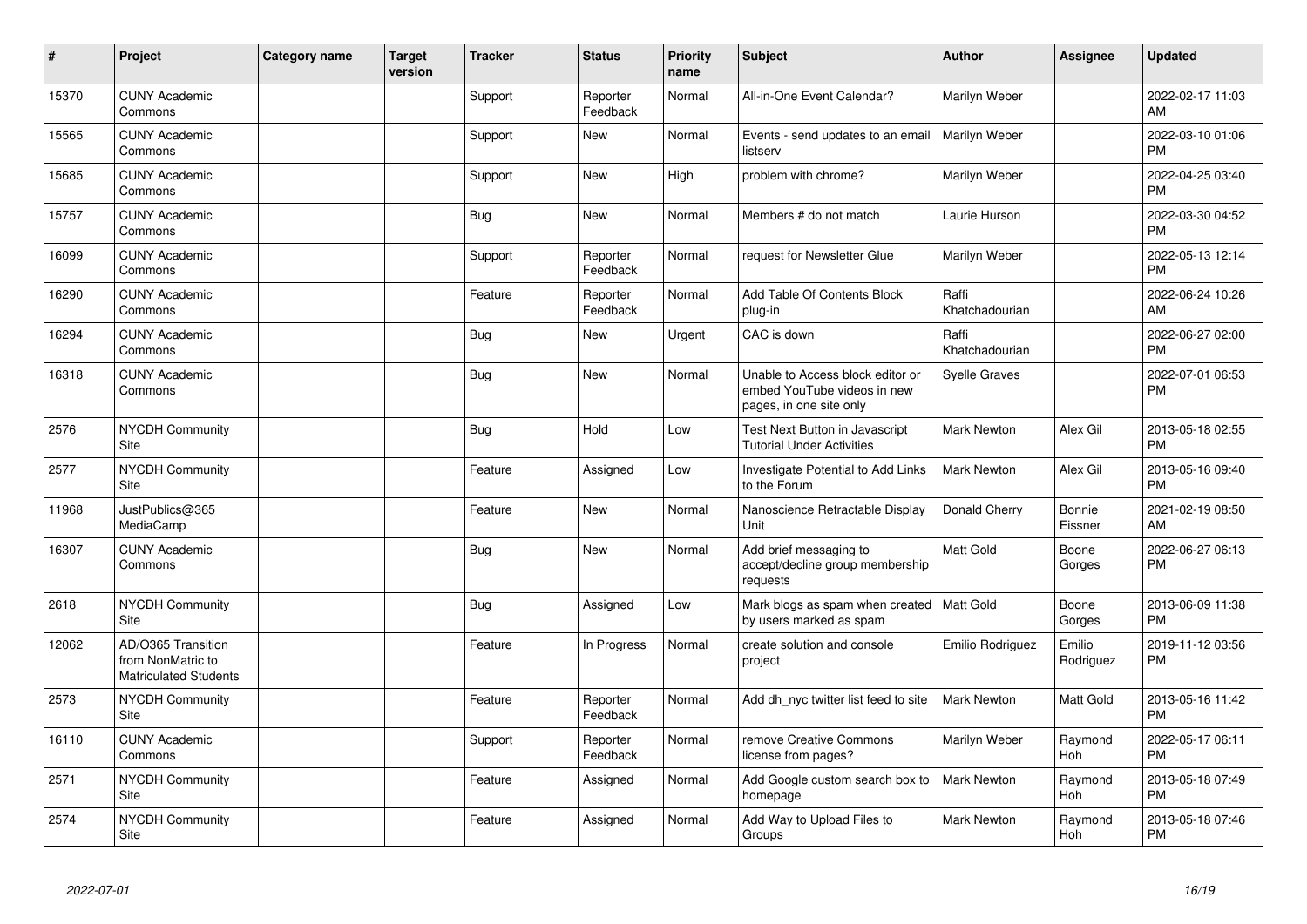| #     | Project                         | <b>Category name</b> | <b>Target</b><br>version | <b>Tracker</b> | <b>Status</b>        | <b>Priority</b><br>name | <b>Subject</b>                                                   | <b>Author</b>    | <b>Assignee</b>       | <b>Updated</b>                |
|-------|---------------------------------|----------------------|--------------------------|----------------|----------------------|-------------------------|------------------------------------------------------------------|------------------|-----------------------|-------------------------------|
| 8992  | <b>NYCDH Community</b><br>Site  |                      |                          | Bug            | Assigned             | Normal                  | Multiple RBE error reports                                       | <b>Matt Gold</b> | Raymond<br><b>Hoh</b> | 2017-12-11 05:43<br><b>PM</b> |
| 15883 | <b>CUNY Academic</b><br>Commons |                      | 2.1.0                    | Feature        | <b>New</b>           | Normal                  | Release BPGES update                                             | Boone Gorges     | Boone<br>Gorges       | 2022-05-26 10:39<br>AM        |
| 11131 | <b>CUNY Academic</b><br>Commons |                      | Future<br>release        | Feature        | Reporter<br>Feedback | Normal                  | <b>Image Annotation Plugins</b>                                  | Laurie Hurson    |                       | 2019-02-26 11:33<br>AM        |
| 11392 | <b>CUNY Academic</b><br>Commons |                      | Future<br>release        | <b>Bug</b>     | <b>New</b>           | Normal                  | Migrate users away from<br><b>StatPress</b>                      | Boone Gorges     |                       | 2019-04-23 03:53<br><b>PM</b> |
| 9207  | <b>CUNY Academic</b><br>Commons |                      | Future<br>release        | Support        | Reporter<br>Feedback | Normal                  | display dashboards made in<br>Tableau?                           | Marilyn Weber    | Boone<br>Gorges       | 2018-04-10 10:42<br>AM        |
| 10368 | <b>CUNY Academic</b><br>Commons |                      | Future<br>release        | Feature        | Assigned             | Normal                  | Use ORCID data to populate<br>academic profile page              | Stephen Francoeu | Boone<br>Gorges       | 2018-09-25 01:53<br><b>PM</b> |
| 16092 | <b>CUNY Academic</b><br>Commons |                      | Future<br>release        | Feature        | Hold                 | Normal                  | Don't show main site in Site<br>search results                   | Boone Gorges     | Boone<br>Gorges       | 2022-05-17 03:12<br><b>PM</b> |
| 10657 | <b>CUNY Academic</b><br>Commons |                      | Not tracked              | Support        | Reporter<br>Feedback | Normal                  | child theme problems                                             | Marilyn Weber    |                       | 2018-11-08 01:19<br><b>PM</b> |
| 11509 | <b>CUNY Academic</b><br>Commons |                      | Not tracked              | Support        | Reporter<br>Feedback | Normal                  | deleted Page causing a Menu<br>problem?                          | Marilyn Weber    |                       | 2019-06-04 09:54<br>AM        |
| 11519 | <b>CUNY Academic</b><br>Commons |                      | Not tracked              | Support        | Assigned             | Normal                  | comment option not appearing                                     | Marilyn Weber    |                       | 2019-09-24 10:28<br>AM        |
| 11771 | <b>CUNY Academic</b><br>Commons |                      | Not tracked              | Support        | Reporter<br>Feedback | Normal                  | post displays in sections                                        | Marilyn Weber    |                       | 2019-08-20 10:34<br>AM        |
| 11787 | <b>CUNY Academic</b><br>Commons |                      | Not tracked              | Support        | Reporter<br>Feedback | Normal                  | automated comments notifications<br>on ZenDesk                   | Marilyn Weber    |                       | 2019-08-26 06:18<br><b>PM</b> |
| 11848 | <b>CUNY Academic</b><br>Commons |                      | Not tracked              | Support        | Hold                 | Normal                  | a Dean of Faculty wants to share<br>a large file                 | Marilyn Weber    |                       | 2019-09-24 08:44<br>AM        |
| 12198 | <b>CUNY Academic</b><br>Commons |                      | Not tracked              | Bug            | Reporter<br>Feedback | Normal                  | Duplicate listing in My Sites                                    | Tom Harbison     |                       | 2019-12-09 05:50<br><b>PM</b> |
| 12328 | <b>CUNY Academic</b><br>Commons |                      | Not tracked              | Support        | New                  | Normal                  | Sign up Code for Non-CUNY<br>Faculty                             | Laurie Hurson    |                       | 2020-01-28 10:25<br>AM        |
| 12352 | <b>CUNY Academic</b><br>Commons |                      | Not tracked              | Support        | <b>New</b>           | Normal                  | 'posts list" page builder block<br>option                        | Marilyn Weber    |                       | 2020-02-03 01:29<br><b>PM</b> |
| 12436 | <b>CUNY Academic</b><br>Commons |                      | Not tracked              | Bug            | Assigned             | Normal                  | Nightly system downtime                                          | Boone Gorges     |                       | 2020-08-01 09:30<br>AM        |
| 13034 | <b>CUNY Academic</b><br>Commons |                      | Not tracked              | Support        | Reporter<br>Feedback | Normal                  | a site is asking people to join the<br>Commons to get a download | Marilyn Weber    |                       | 2020-07-12 07:23<br>AM        |
| 13255 | <b>CUNY Academic</b><br>Commons |                      | Not tracked              | Support        | Reporter<br>Feedback | Normal                  | Accessibility problems                                           | Marilyn Weber    |                       | 2020-09-01 05:48<br>PM        |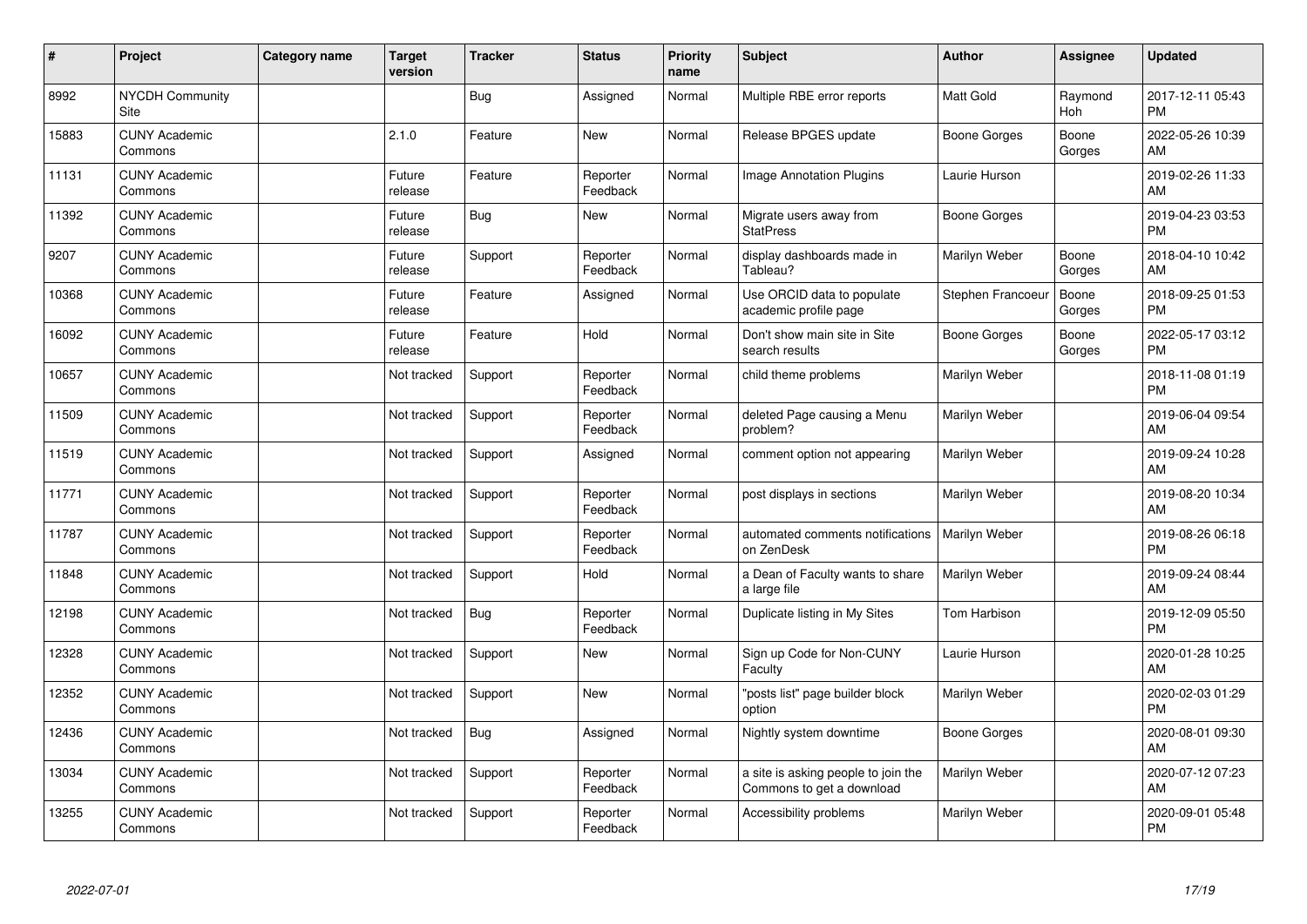| #     | Project                         | <b>Category name</b> | <b>Target</b><br>version | <b>Tracker</b> | <b>Status</b>        | <b>Priority</b><br>name | <b>Subject</b>                                                                        | <b>Author</b>       | Assignee           | <b>Updated</b>                |
|-------|---------------------------------|----------------------|--------------------------|----------------|----------------------|-------------------------|---------------------------------------------------------------------------------------|---------------------|--------------------|-------------------------------|
| 13912 | <b>CUNY Academic</b><br>Commons |                      | Not tracked              | Feature        | Hold                 | Low                     | posting "missed schedule"                                                             | Marilyn Weber       |                    | 2021-02-23 10:46<br>AM        |
| 14398 | <b>CUNY Academic</b><br>Commons |                      | Not tracked              | Support        | Reporter<br>Feedback | Normal                  | Events plug-in notification problem                                                   | Marilyn Weber       |                    | 2021-05-11 11:21<br>AM        |
| 14538 | <b>CUNY Academic</b><br>Commons |                      | Not tracked              | Support        | Reporter<br>Feedback | Normal                  | Weebly To Commons                                                                     | Laurie Hurson       |                    | 2021-09-14 10:47<br>AM        |
| 14629 | <b>CUNY Academic</b><br>Commons |                      | Not tracked              | Bug            | Reporter<br>Feedback | Normal                  | Possible Post Order Bug?                                                              | Syelle Graves       |                    | 2021-09-14 10:47<br>AM        |
| 14842 | <b>CUNY Academic</b><br>Commons |                      | Not tracked              | Support        | Reporter<br>Feedback | Normal                  | Question about widgets and block<br>editor                                            | Gina Cherry         |                    | 2021-10-06 03:01<br><b>PM</b> |
| 14900 | <b>CUNY Academic</b><br>Commons |                      | Not tracked              | Support        | Reporter<br>Feedback | Normal                  | previous theme?                                                                       | Marilyn Weber       |                    | 2021-10-25 10:31<br>AM        |
| 15176 | <b>CUNY Academic</b><br>Commons |                      | Not tracked              | Support        | Reporter<br>Feedback | Normal                  | Archiving Q Writing & Old<br>Wordpress Sites on the Commons                           | Laurie Hurson       |                    | 2022-02-08 10:28<br>AM        |
| 15816 | <b>CUNY Academic</b><br>Commons |                      | Not tracked              | Support        | <b>New</b>           | Normal                  | slow loading at SPS                                                                   | Marilyn Weber       |                    | 2022-04-05 01:26<br><b>PM</b> |
| 15923 | <b>CUNY Academic</b><br>Commons |                      | Not tracked              | Feature        | Reporter<br>Feedback | Normal                  | <b>Bellows Plugin Adjustments</b>                                                     | Laurie Hurson       |                    | 2022-04-20 10:10<br>AM        |
| 10678 | <b>CUNY Academic</b><br>Commons |                      | Not tracked              | <b>Bug</b>     | Reporter<br>Feedback | High                    | Newsletter Plugin Not Sending<br><b>Out Newsletters</b>                               | Mark Webb           | Boone<br>Gorges    | 2019-09-16 09:38<br><b>PM</b> |
| 12911 | <b>CUNY Academic</b><br>Commons |                      | Not tracked              | Feature        | New                  | Normal                  | Block access to xmlrpc.php based<br>on User-Agent                                     | <b>Boone Gorges</b> | Boone<br>Gorges    | 2020-06-09 05:12<br><b>PM</b> |
| 13949 | <b>CUNY Academic</b><br>Commons |                      | Not tracked              | Bug            | New                  | Normal                  | Continued debugging of runaway<br>MySQL connections                                   | Matt Gold           | Boone<br>Gorges    | 2021-09-14 10:42<br>AM        |
| 14504 | <b>CUNY Academic</b><br>Commons |                      | Not tracked              | Publicity      | Reporter<br>Feedback | Normal                  | Adding showcases to home page<br>menu                                                 | Laurie Hurson       | Boone<br>Gorges    | 2022-01-19 03:26<br><b>PM</b> |
| 11517 | <b>CUNY Academic</b><br>Commons |                      | Not tracked              | Feature        | Assigned             | Normal                  | wp-accessibility plugin should not<br>strip 'target="_blank"' by default              | <b>Boone Gorges</b> | Laurie Hurson      | 2019-09-24 09:57<br>AM        |
| 11879 | <b>CUNY Academic</b><br>Commons |                      | Not tracked              | Bug            | New                  | Normal                  | Hypothesis comments appearing<br>on multiple, different pdfs across<br>blogs          | Laurie Hurson       | Laurie Hurson      | 2019-09-19 02:39<br><b>PM</b> |
| 14475 | <b>CUNY Academic</b><br>Commons |                      | Not tracked              | Publicity      | <b>New</b>           | Normal                  | OER Showcase Page                                                                     | Laurie Hurson       | Laurie Hurson      | 2021-09-14 10:46<br>AM        |
| 7828  | <b>CUNY Academic</b><br>Commons |                      | Not tracked              | Feature        | Assigned             | Normal                  | Theme Assessment 2017                                                                 | Margaret Galvan     | Margaret<br>Galvan | 2017-05-02 10:41<br><b>PM</b> |
| 8837  | <b>CUNY Academic</b><br>Commons |                      | Not tracked              | Feature        | Assigned             | Normal                  | Create a form to request info from<br>people requesting premium<br>themes and plugins | Matt Gold           | Marilyn<br>Weber   | 2017-11-14 03:35<br>PM        |
| 8607  | <b>CUNY Academic</b><br>Commons |                      | Not tracked              | Support        | New                  | Normal                  | Paypal?                                                                               | Marilyn Weber       | Matt Gold          | 2018-05-15 01:37<br>PM        |